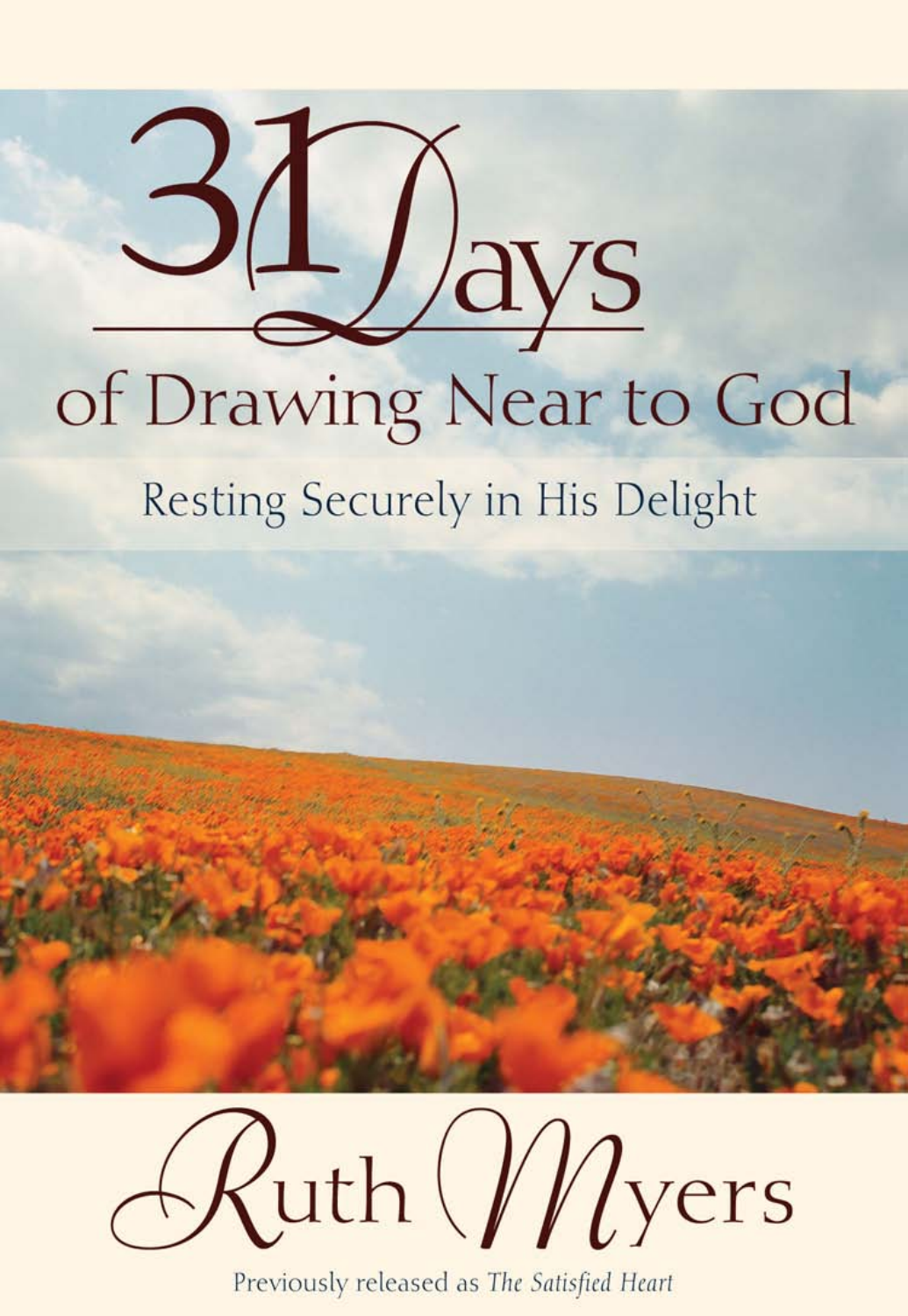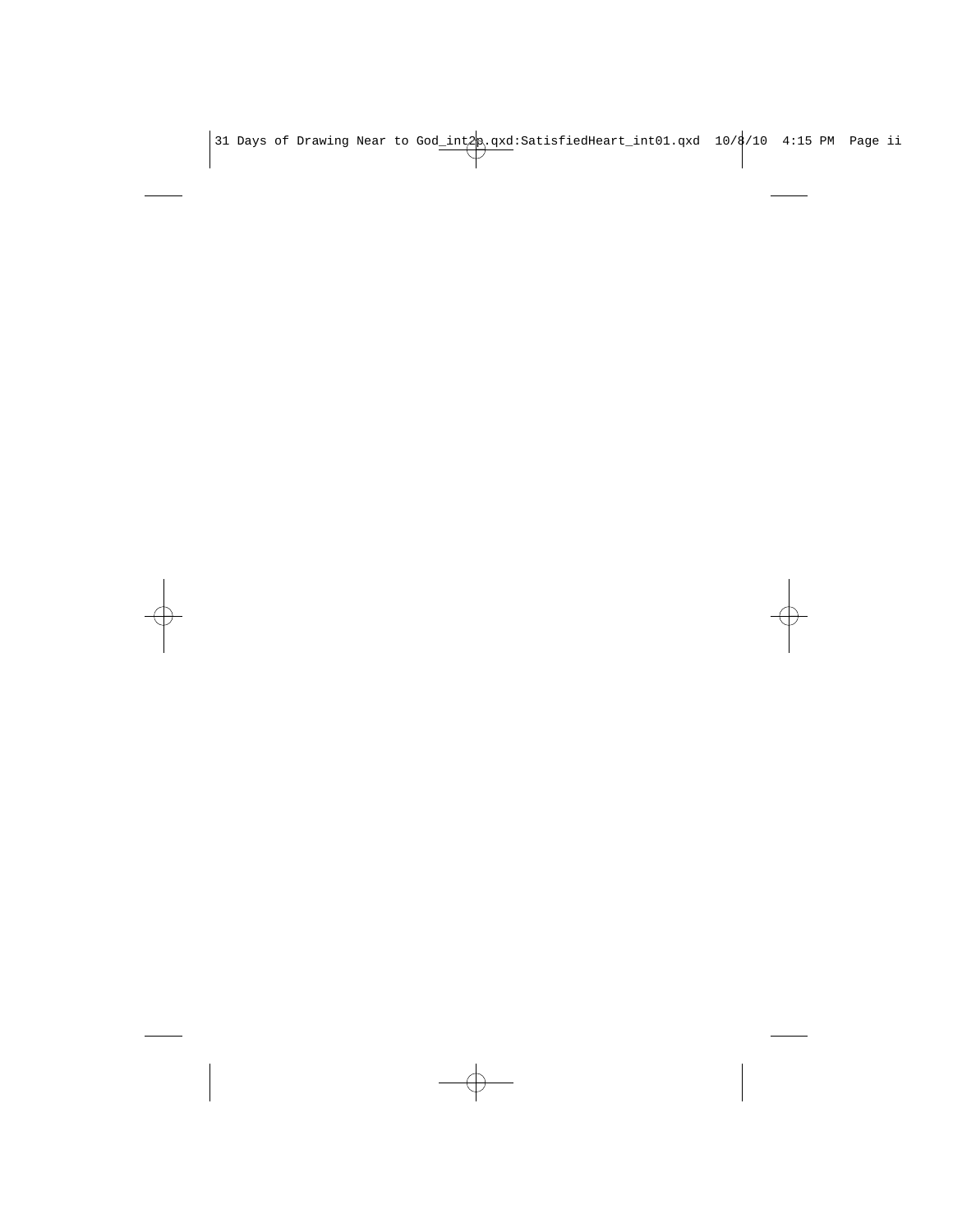

Resting Securely in His Delight

*R*uth*M*yers

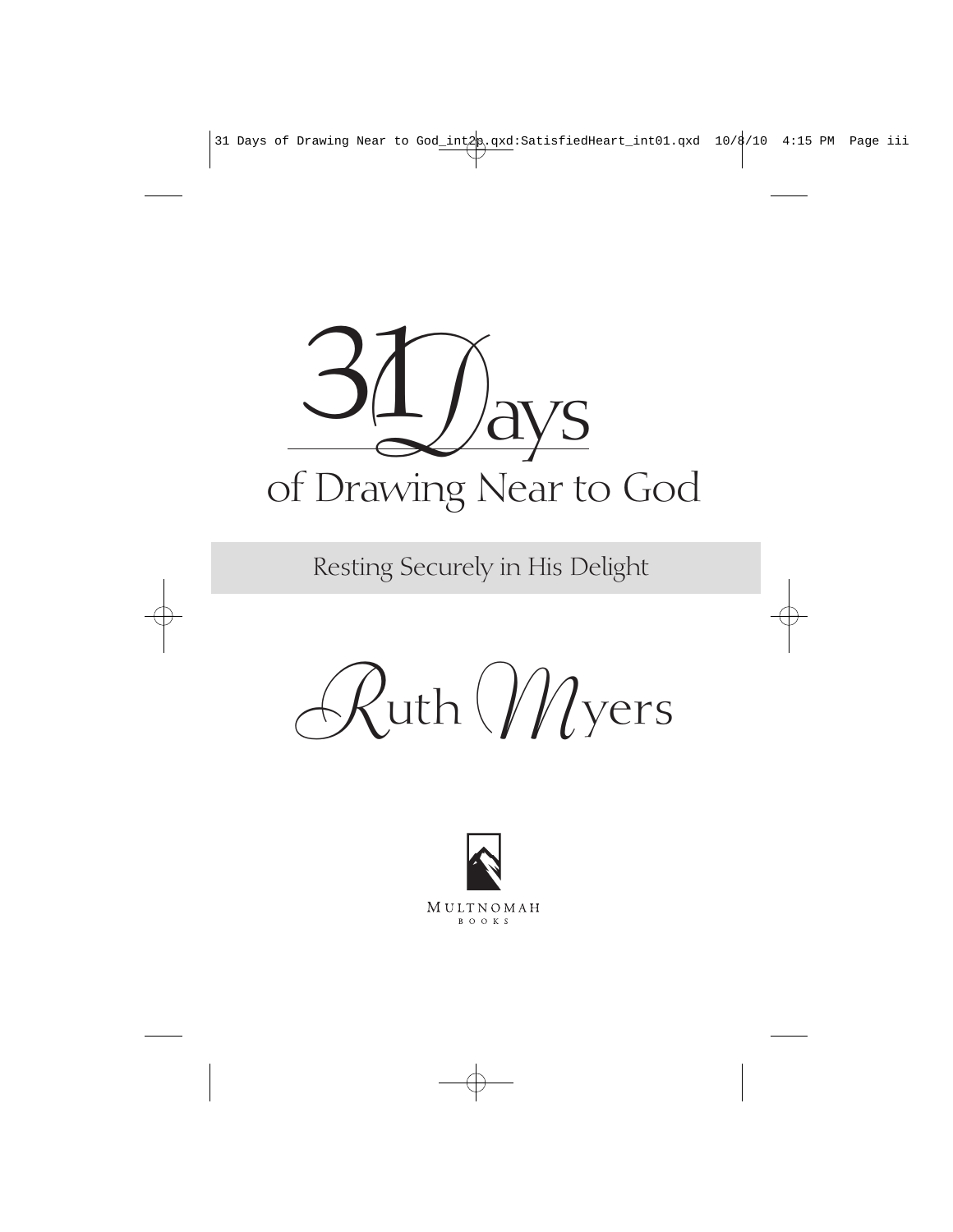THIRTY-ONE DAYS OF DRAWING NEAR TO GOD PUBLISHED BY MULTNOMAH BOOKS 12265 Oracle Boulevard, Suite 200 Colorado Springs, Colorado 80921

All Scripture quotations, unless otherwise indicated, are taken from the Scripture quotations marked (AMP) are taken from The Amplified® Bible. Copyright © 1954, 1958, 1962, 1964, 1965, 1987 by The Lockman Foundation. Used by permission. Scripture quotations marked (NASB) are taken from New American Standard Bible®. © Copyright The Lockman Foundation 1960, 1962, 1963, 1968, 1971, 1973, 1975, 1977, 1995. Used by permission. (www.Lockman.org). Scripture quotations marked (Laubach) are taken from *The Inspired Letters in Clearest English* by Frank C. Laubach. Copyright © 1956 by Thomas Nelson Inc. Scripture quotations marked (Berkeley) are taken from The Modern Language Bible: The Berkeley Version in Modern English, Revised Edition, copyright © 1945, 1959, 1969 by Hendrickson Publishers Inc. Used by permission. Scripture quotations marked (Moffatt) are taken from The Bible: James Moffatt Translation by James A. R. Moffatt. Copyright © 1954 by James A. R. Moffatt. Harper Collins Inc. and Hodder and Stoughton Ltd. Scripture quotations marked (NCV) are taken from the New Century Version®. Copyright © 1987, 1988, 1991 by Thomas Nelson Inc. Used by permission. All rights reserved. Scripture quotations marked (NEB) are taken from The New English Bible, copyright 1961, 1970, the Delegates of the Oxford University Press and the Syndics of the Cambridge University Press. Scripture quotations marked (NIV) are taken from the Holy Bible, New International Version®. NIV®. Copyright © 1973, 1978, 1984 by International Bible Society. Used by permission of Zondervan Publishing House. All rights reserved. Scripture quotations marked (NKJV) are taken from the New King James Version®. Copyright © 1982 by Thomas Nelson Inc. Used by permission. All rights reserved. Scripture quotations marked (NLT) are taken from the Holy Bible, New Living Translation, copyright © 1996. Used by permission of Tyndale House Publishers Inc., Wheaton, Illinois 60189. All rights reserved. Scripture quotations marked (Phillips) are taken from The New Testament in Modern English, Revised Edition © 1972 by J. B. Phillips. Copyright renewed © 1986, 1988 by Vera M. Phillips. Scripture quotations marked (RSV) are taken from the Revised Standard Version of the Bible, copyright © 1952, 1971 by the Division of Christian Education of the National Council of the Churches of Christ in the USA. Used by permission. All rights reserved. Scripture quotations marked (TLB) are taken from The Living Bible, copyright © 1971. Used by permission of Tyndale House Publishers Inc., Wheaton, Illinois 60189. All rights reserved. Scripture quotations marked (Williams) are taken from The New Testament: A Translation in the Language of the People by Charles B. Williams, copyright © 1937 Moody Bible Institute. Used by permission. Scripture quotations marked (RSV) © 1946, 1952 by the Division of Christian Education of the National Council of the Churches of Christ in the United States of America. Scripture quotations marked (KJV) are taken from the King James Version. Scripture quotations marked (TEV) are taken from Good News Bible: Today's English Version, copyright 1976, American Bible Society. Scripture quotations marked (Wuest) are taken from The New Testament: An Expanded Translation, Kenneth S. Wuest, copyright 1961, Wm. B. Eerdmans Publishing Company. Used by permission. All rights reserved.

All italics in Scripture quotations are the author's.

Chapter epigraphs in Part II are from the hymns "We Rest on Thee" by Edith G. Cherry and "A Mighty Fortress Is Our God" by Martin Luther.

ISBN 978-0-307-72944-6

ISBN 978-0-307-50890-4 (electronic)

Copyright © 1999 by Ruth Myers

Previously published under the title *The Satisfied Heart: Thirty-One Days of Experiencing God's Love.* This book's content has been adapted from *The Perfect Love*, copyright © 1998 by Ruth Myers.

Published in the United States by WaterBrook Multnomah, an imprint of the Crown Publishing Group, a division of Random House Inc., New York.

MULTNOMAH and its mountain colophon are registered trademarks of Random House Inc.

Printed in the United States of America 2011—First Trade Paperback Edition

10 9 8 7 6 5 4 3 2 1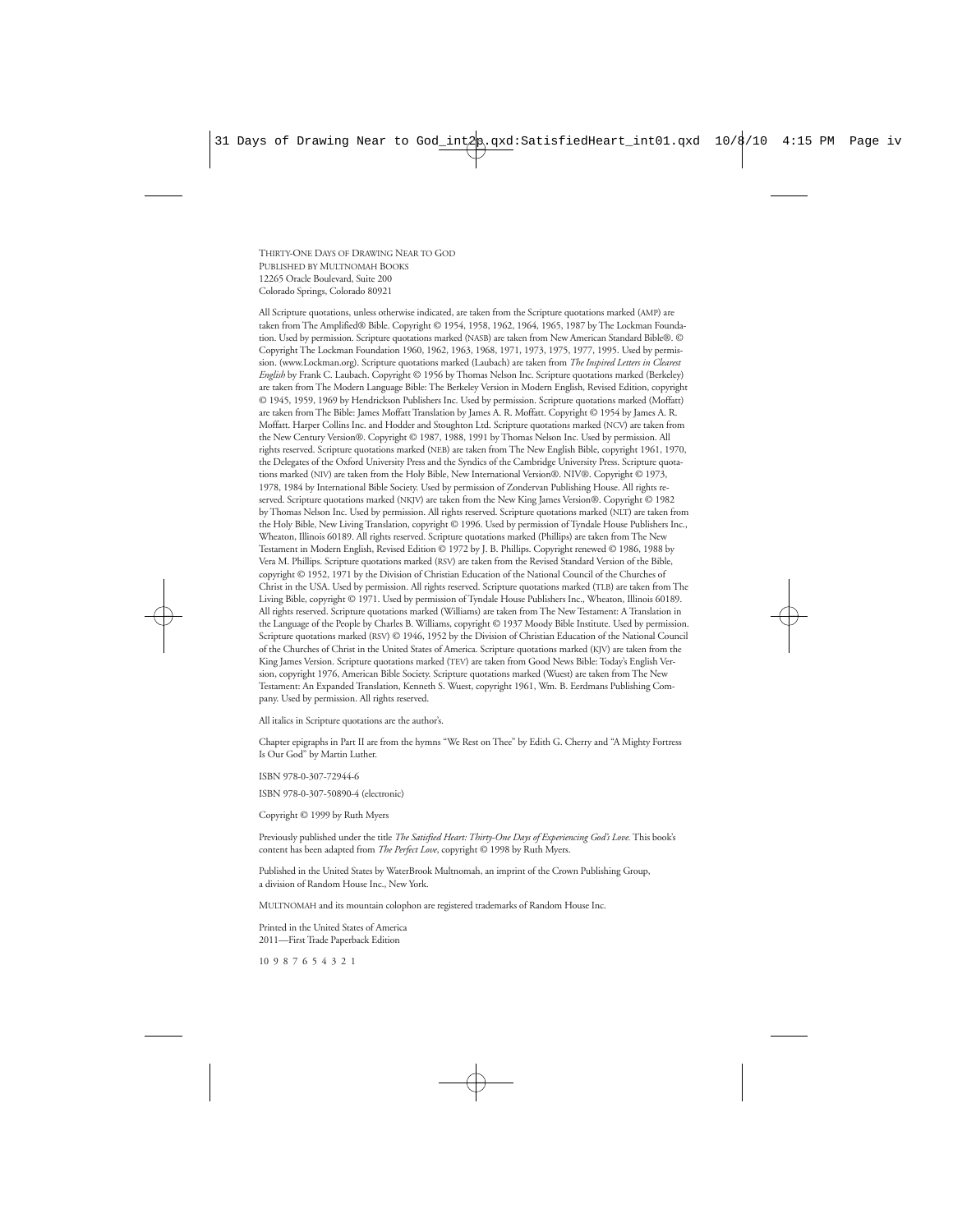# Contents

|                                                                                                      |                                         | vii |
|------------------------------------------------------------------------------------------------------|-----------------------------------------|-----|
| $My Story: First Love \dots \dots \dots \dots \dots \dots \dots \dots \dots \dots \dots \dots \dots$ |                                         |     |
| Daily Readings:                                                                                      |                                         |     |
| Day 1                                                                                                | I Must Have Love                        | 33  |
| Day 2                                                                                                | He Can More Than Satisfy Me             | 38  |
| Day 3                                                                                                | The Lord Is All I Need                  | 43  |
| Day 4                                                                                                | I Am God's Eternal Longings Coming True | 47  |
| Day 5                                                                                                | His Love for Me Is Intensely Personal   | 51  |
| Day 6                                                                                                | How I Give God Pleasure                 | 55  |
| Day 7                                                                                                | I Am His Treasure                       | 60  |
| Day 8                                                                                                | Even Now, He Treasures Me               | 65  |
| Day 9                                                                                                | He Draws Me Near                        | 69  |
| Day 10                                                                                               | In All My Joys and Trials               | 76  |
| Day 11                                                                                               | My Path to Enlargement                  | 81  |
| Day 12                                                                                               | He Is More Than Sunshine                | 86  |
| Day 13                                                                                               | Everything About Him Says               |     |
|                                                                                                      | Something About Me                      | 90  |
| Day 14                                                                                               | He Is Altogether Desirable              | 95  |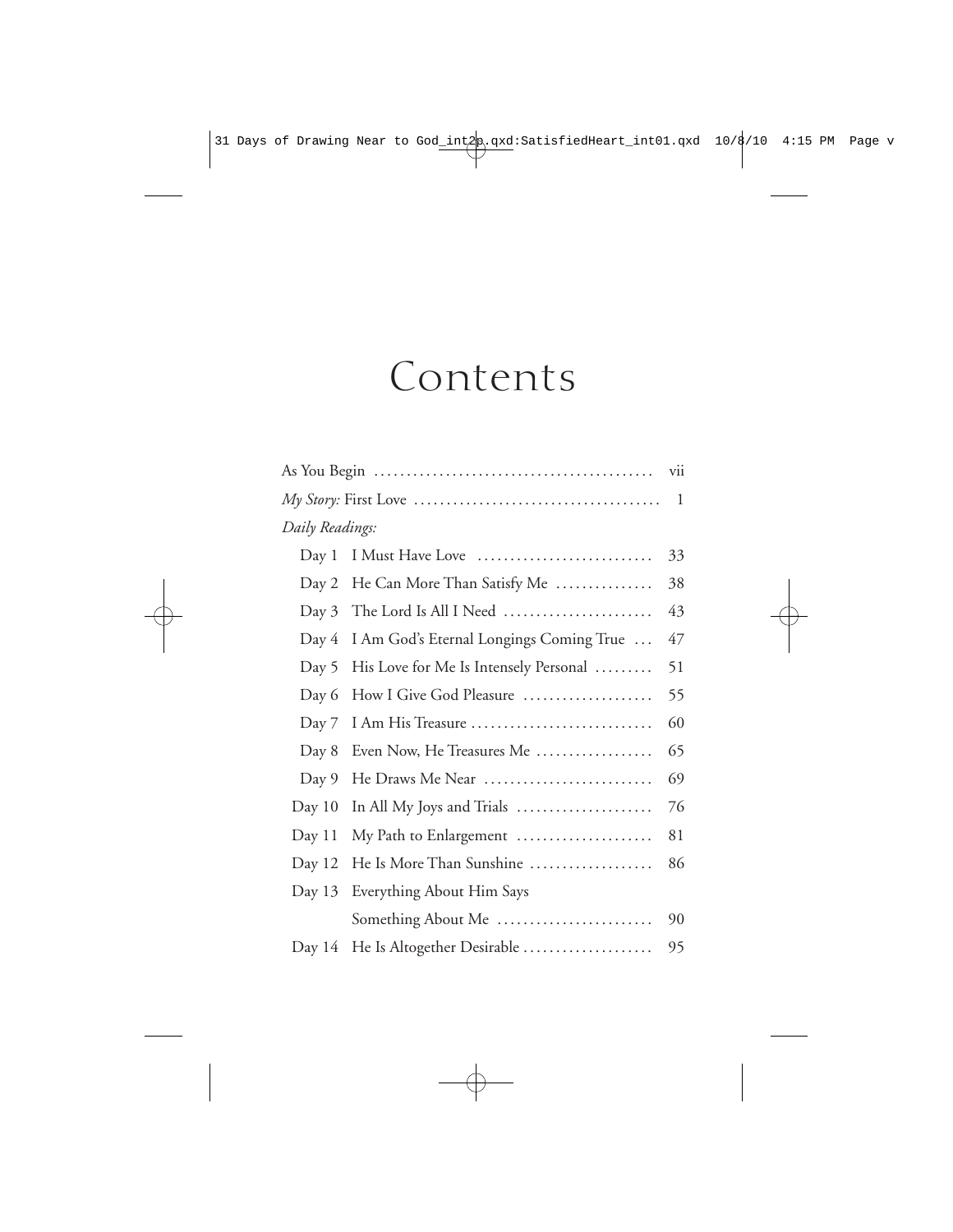| Day 15   | He Is My Champion                                                   | 100 |
|----------|---------------------------------------------------------------------|-----|
| Day 16   | He Soars to My Help $\dots\dots\dots\dots\dots\dots\dots\dots\dots$ | 105 |
| Day 17   | He Is Always in Control                                             | 109 |
| Day 18   | His Perfect Faithfulness to Me                                      | 114 |
| Day 19   | His Lovingkindness Surrounds Me                                     | 118 |
| Day 20   |                                                                     | 123 |
| Day 21   | Why He Loves Me                                                     | 127 |
| Day 22   | From Everlasting to Everlasting,                                    |     |
|          |                                                                     | 131 |
| Day 23   | He Cannot Let Me Go                                                 | 136 |
| Day 24   | His Love for Me Is Limitless                                        | 141 |
| Day 25   | Why I Qualify for His Love                                          | 147 |
| Day 26   | His Love for Me Is Lavish                                           | 153 |
| Day 27   | He Loves to Forgive Me                                              | 158 |
| Day 28   | His Love Liberates Me                                               | 164 |
| Day 29   | Where My Freedom Begins                                             | 168 |
| Day $30$ | He Gives Me Significance                                            | 173 |
| Day 31   | He Satisfies My Heart                                               | 179 |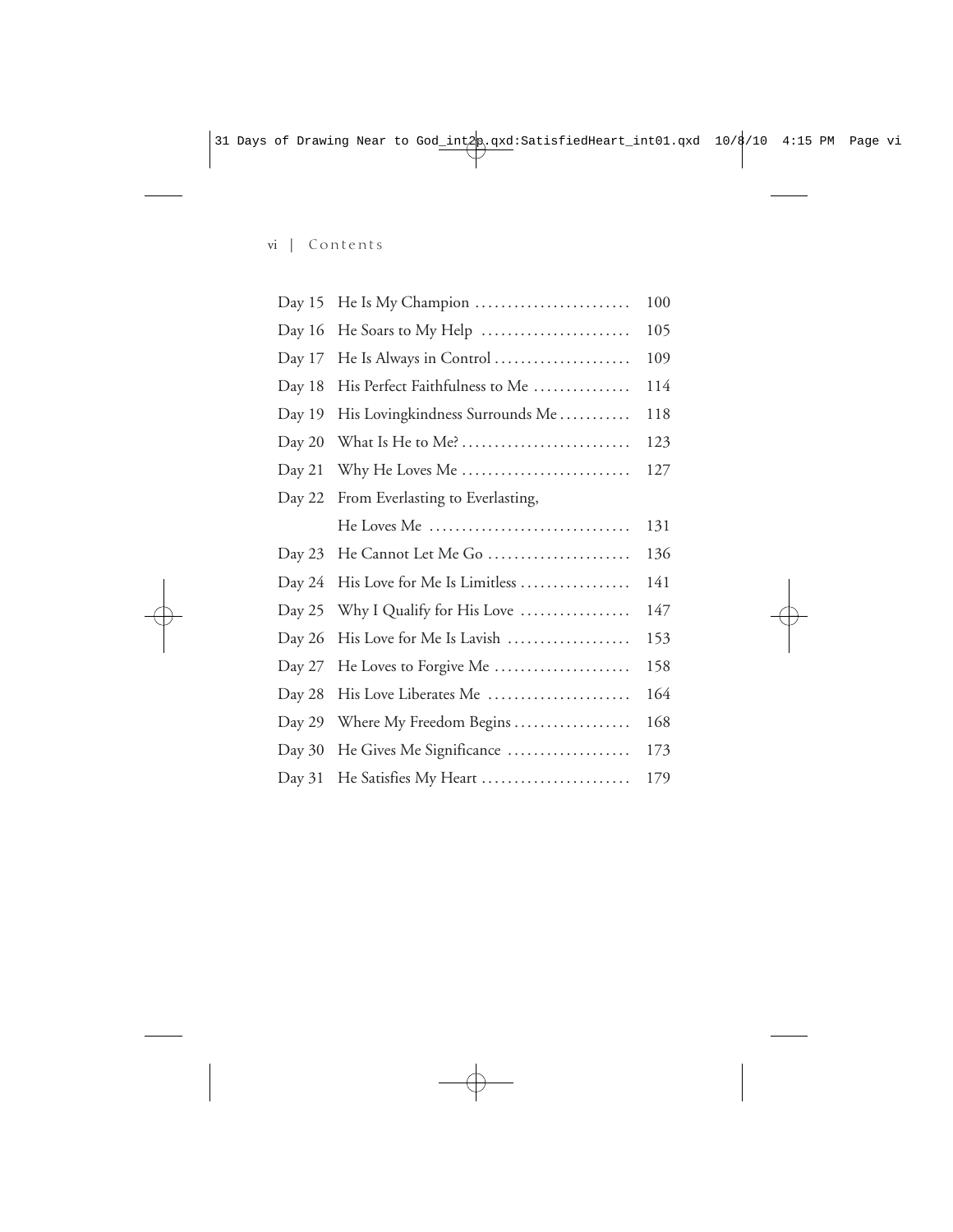# As You Begin

My prayer for you as you follow these daily devotions is that the Lord will lead you into a rich experience of His love that will keep growing as the days and months and years go by.

To help it grow, I encourage you to explore the Scriptures listed at the end of each daily section. Ask yourself, "Which of these verses catches my attention most?" At the bottom of the page or in a notebook, you may want to write down this verse or the portion of it that you especially like.

The following passage has inspired me for many years to pursue a deeper experience of God. I pray it will do the same for you.

*If you accept my words*

*and store up my commands within you, turning your ear to wisdom and applying your heart to understanding,*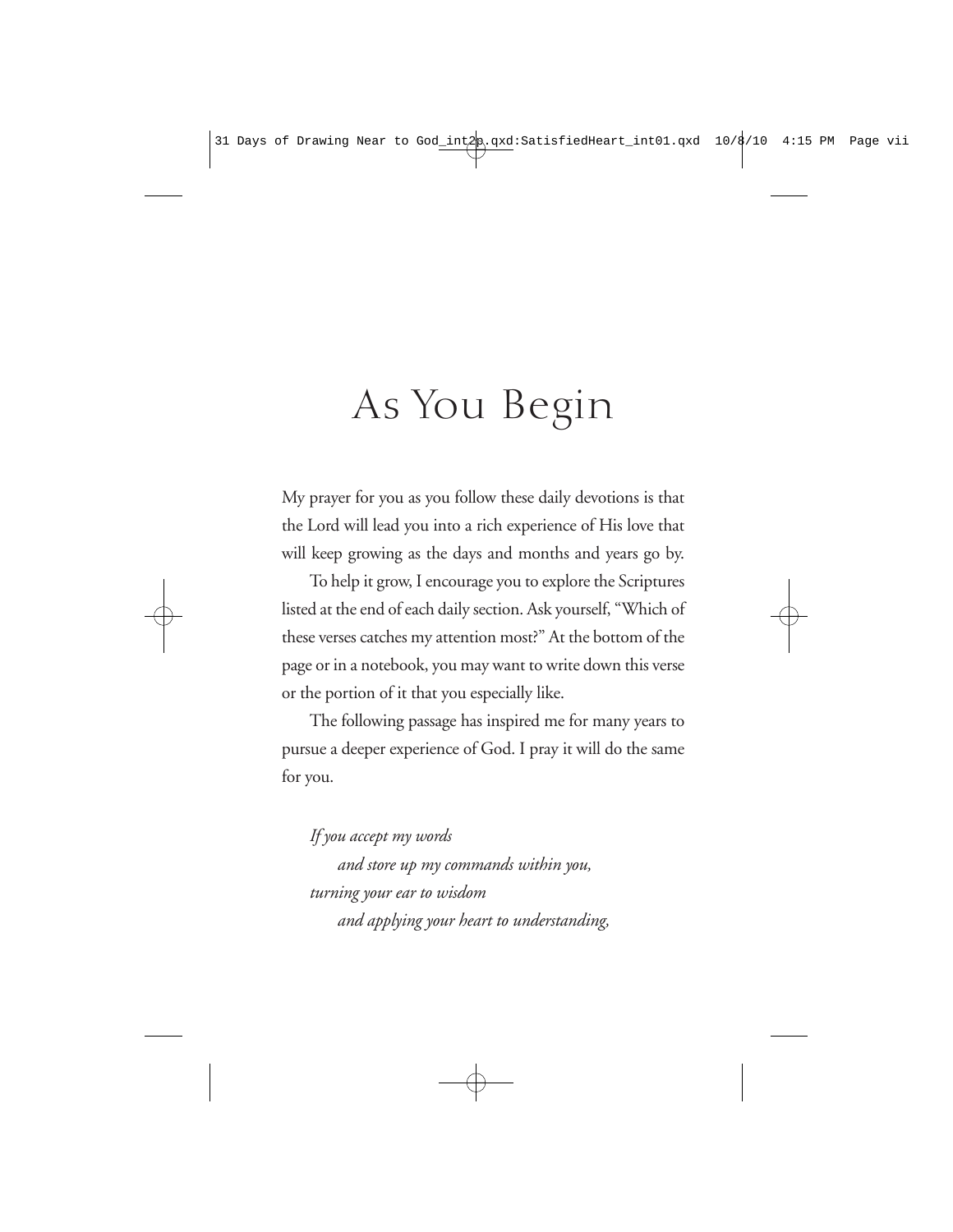viii | As You Begin

*and if you call out for insight and cry aloud for understanding, and if you look for it as for silver and search for it as for hidden treasure, then you will understand the fear of the LORD and find the knowledge of God.* (PROVERBS 2:1-5, NIV)

Dear Lord, I ask You to be the One speaking through this book. Reveal Yourself, minister to the reader's heart, quicken his or her love for You—and do anything else You want to do through these pages.

In Jesus' name.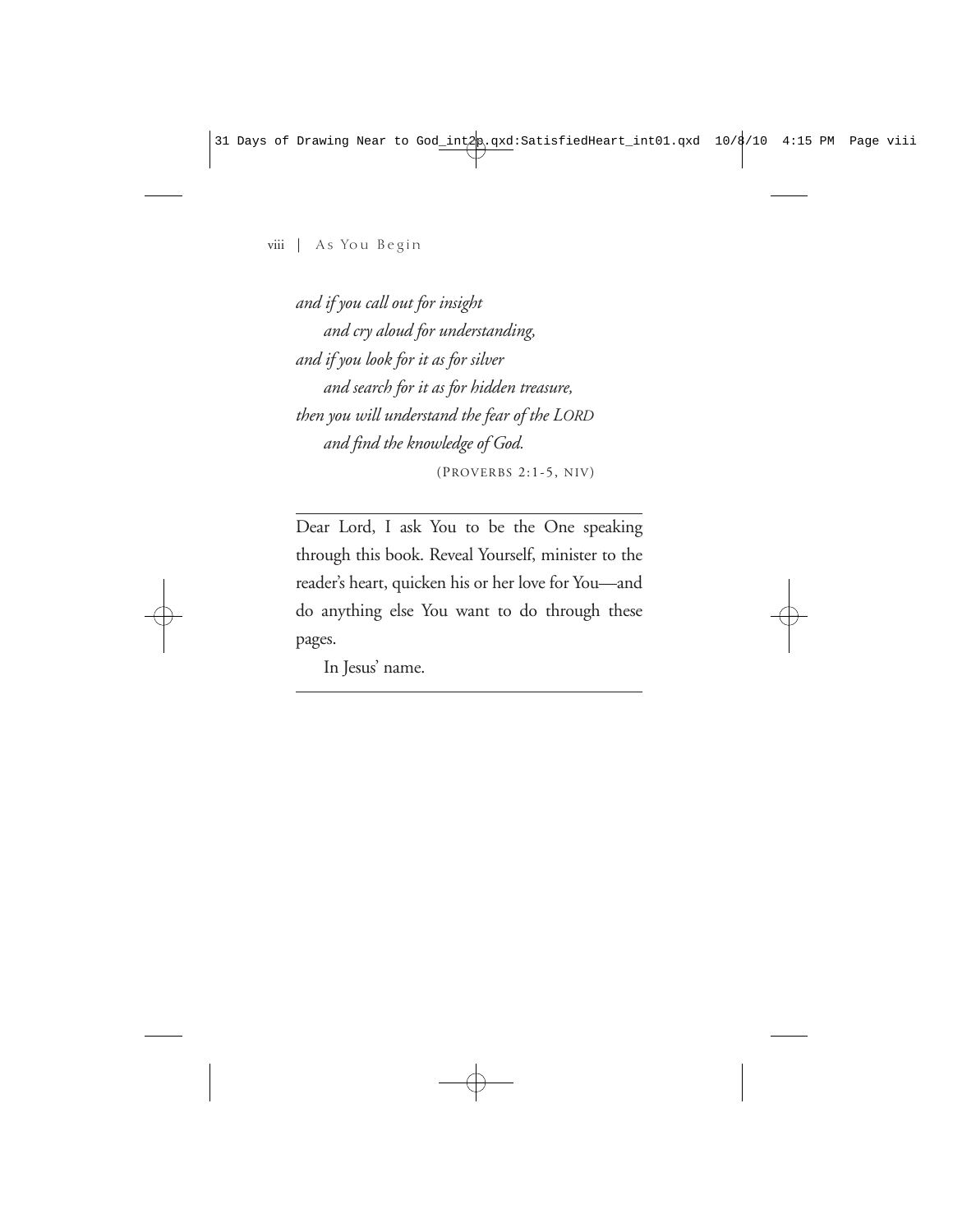$\mathcal{M}_{\text{V}}$  *S*tory

First Love

When I was ten, God (and my mother) used a famous verse about His love to give me my first conscious experience of it.

Four years earlier I had gone forward in an evangelistic meeting. The pastor had talked with me about the gospel and I prayed. Soon I was baptized and became a church member. But later on, all I could remember was my baptism. I knew about the cross of Christ and about His resurrection, but I remembered no personal contact with God. And I didn't know where I would go if I died. This worried me. So whenever our pastor began preaching on hell, I'd slip out of the service, pretending I needed to go to the rest room.

One night my mother, sensing that something was troubling me, asked me about it. I didn't really want to tell her about the struggle in my heart, for she thought I was a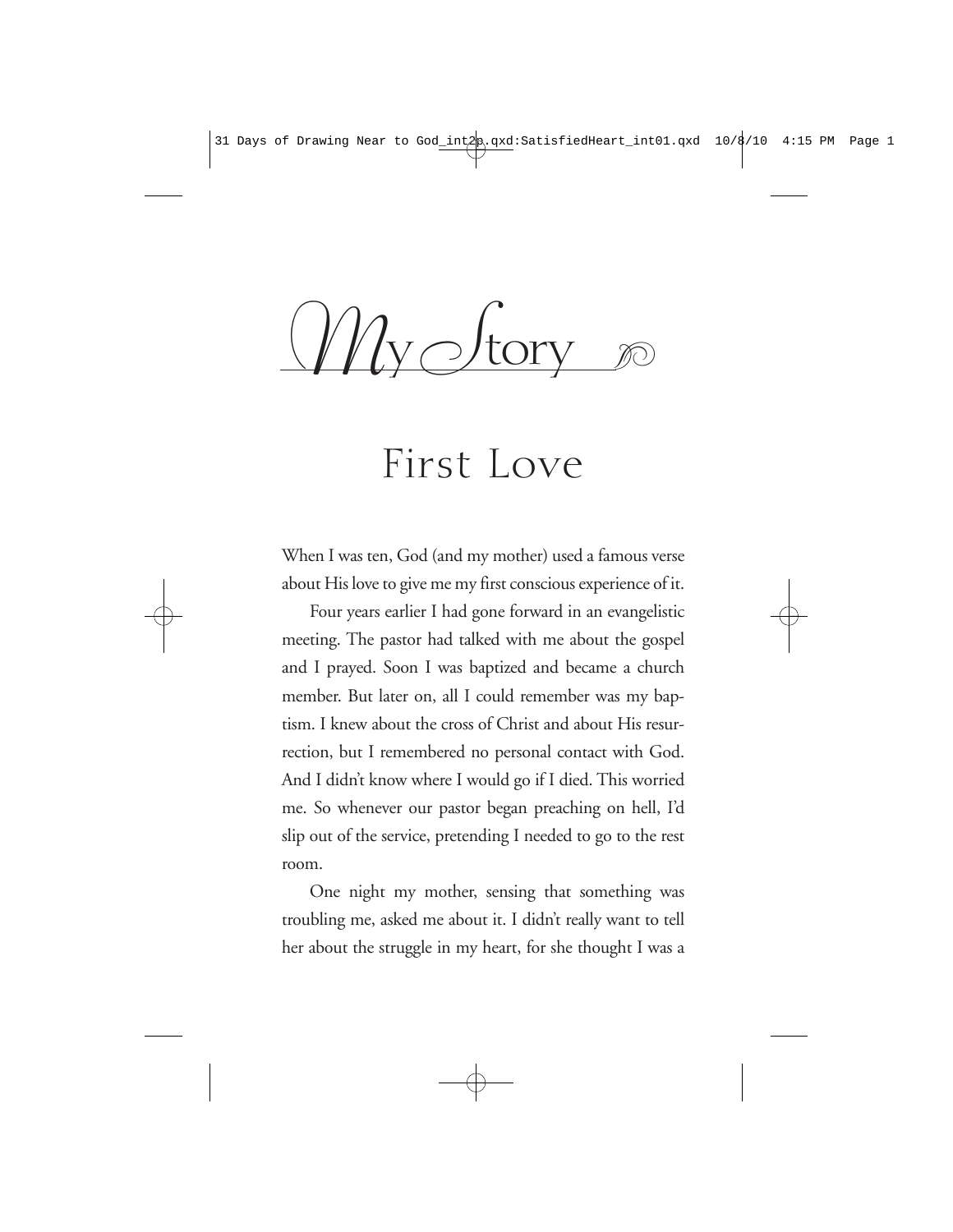real Christian. But I admitted my fear concerning my eternal destiny.

In reply Mother did something so simple. She quoted a verse I'd known for as long as I could remember. But as she spoke, the truth dawned in my heart and I believed: "God so *loved* the world, that he gave his only begotten Son, that whosoever believeth in him should not perish, but have everlasting life." That night I believed in Christ as *my* Savior, and my fear and guilt rolled away. That night, for the first time I remember, I felt God's love. All this happened in an instant as Mother quoted John 3:16 (KJV). When she finished, I bowed my head and thanked the Lord that He had given me eternal life.

## **"I' L L D O A NYTHING "**

When I entered my teenage years, I didn't know any Christian young people who, as far as I could tell, were really living the Christian life. I had one friend a few years older who loved the Lord, but she seemed rather old-maidish and I didn't want to be like her. So I decided I wouldn't follow the Lord closely.

Behind this decision were wrong ideas about God. I didn't believe He wanted what was best for me. I was afraid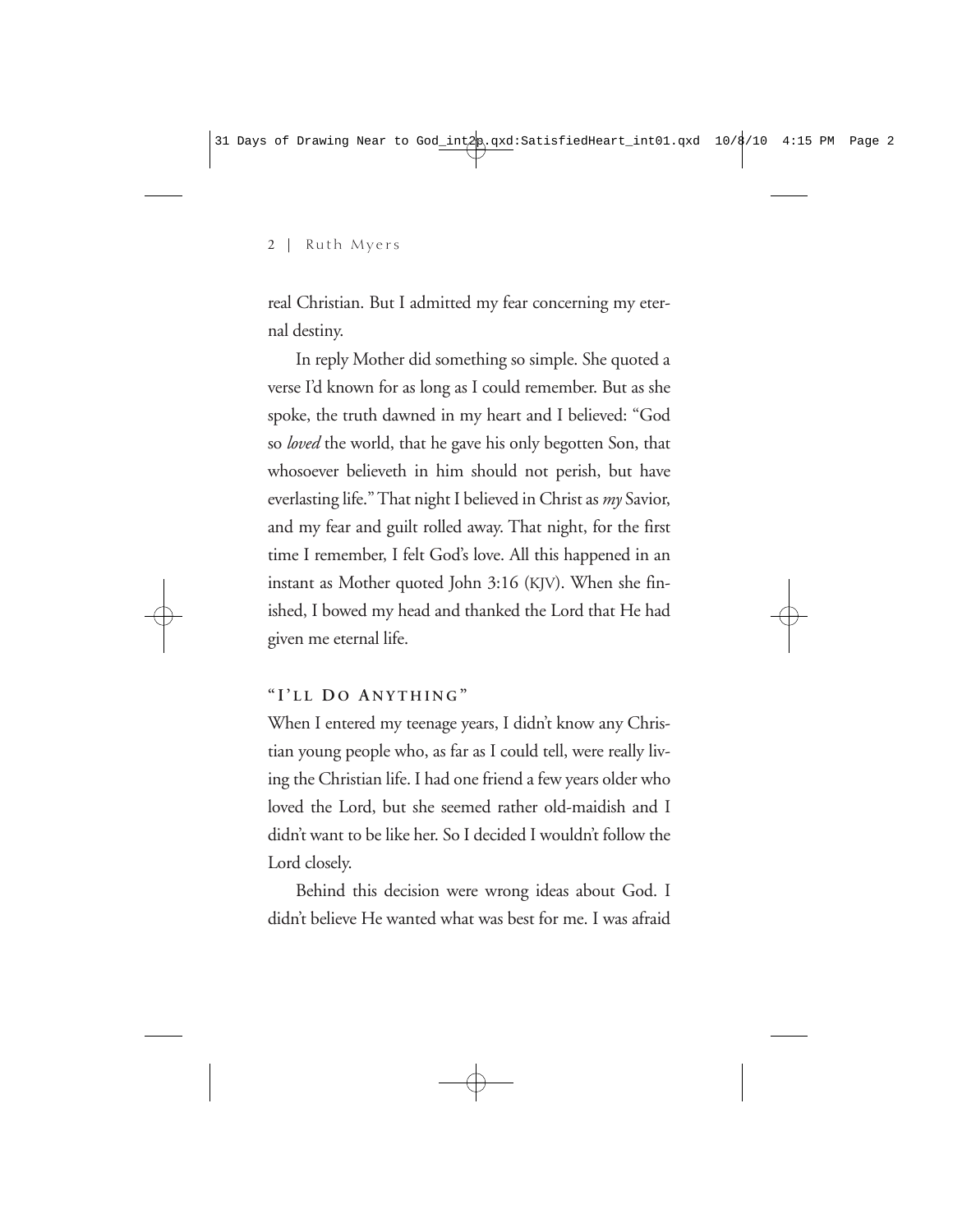that if I gave Him the controls, He would make me do things I didn't want to do and I'd miss the best in life. In this time of rebellion I tried everything I dared, though sometimes the Holy Spirit blocked me. And I became more and more miserable.

Finally at age sixteen I agreed to attend a Christian conference. There I saw young people on fire for the Lord, and I received a lot of solid Bible teaching. One night I went outside under the trees and prayed, "Lord, I'll do *anything* You want me to—even be a missionary," which was the very worst thing I could think of.

During the next few years God began to deepen my appreciation for His love through "The Love of God," a song made famous by George Beverly Shea. This song describes God's love as "greater far than tongue or pen can ever tell." If the skies were a scroll and the oceans filled with ink, the song says, and if every stalk on earth were a writing quill, we still could never write in full this love God has for us. The skies could not contain it. The oceans of ink would run dry.

Singing those words I truly *felt* the love of God. I knew that He understands, that He cares, that He is compassionate. I needed this knowledge then, and I still need it every day. But I had not yet learned to let my roots go down deep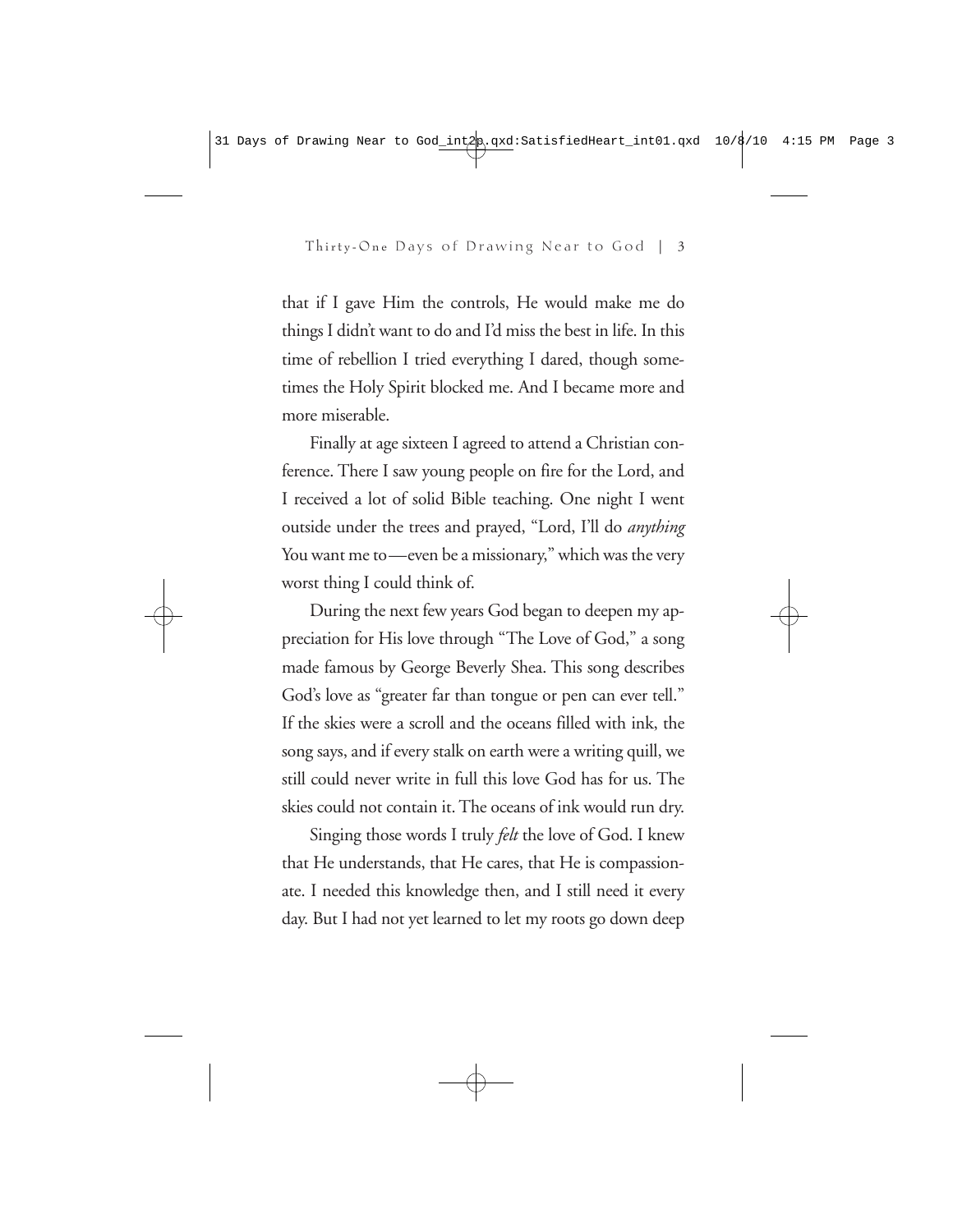into His love so that it was a constant influence in my life. I felt His love primarily when I was singing about it with others, but not when I was alone or when things went wrong.

As the Lord worked within me, my desires for the future gradually made a U-turn. I found I wanted to become a missionary after all, and I began preparing for this. A favorite verse became Psalm 84:11: "No good thing will He withhold from those who walk uprightly" (NKJV). As I followed God, I was discovering He knew better than I did how to satisfy me. Life was getting better, though not necessarily easier.

#### **MAJOR P URSUIT**

After I was graduated from high school, I set out for Northwestern Bible School and College in Minneapolis. There the Lord did more new things in my heart. I'd been having daily devotions since I was sixteen. Often it was the last thing I did at night, and I could hardly hold my eyes open. Nevertheless, I congratulated myself for being such a good Christian.

Then the Lord began speaking: "Ruth, that's not the point at all. I want you to come to My Word because you want to know Me." The lesson was reinforced for me by the hymn "Break Thou the Bread of Life" in the lines that say,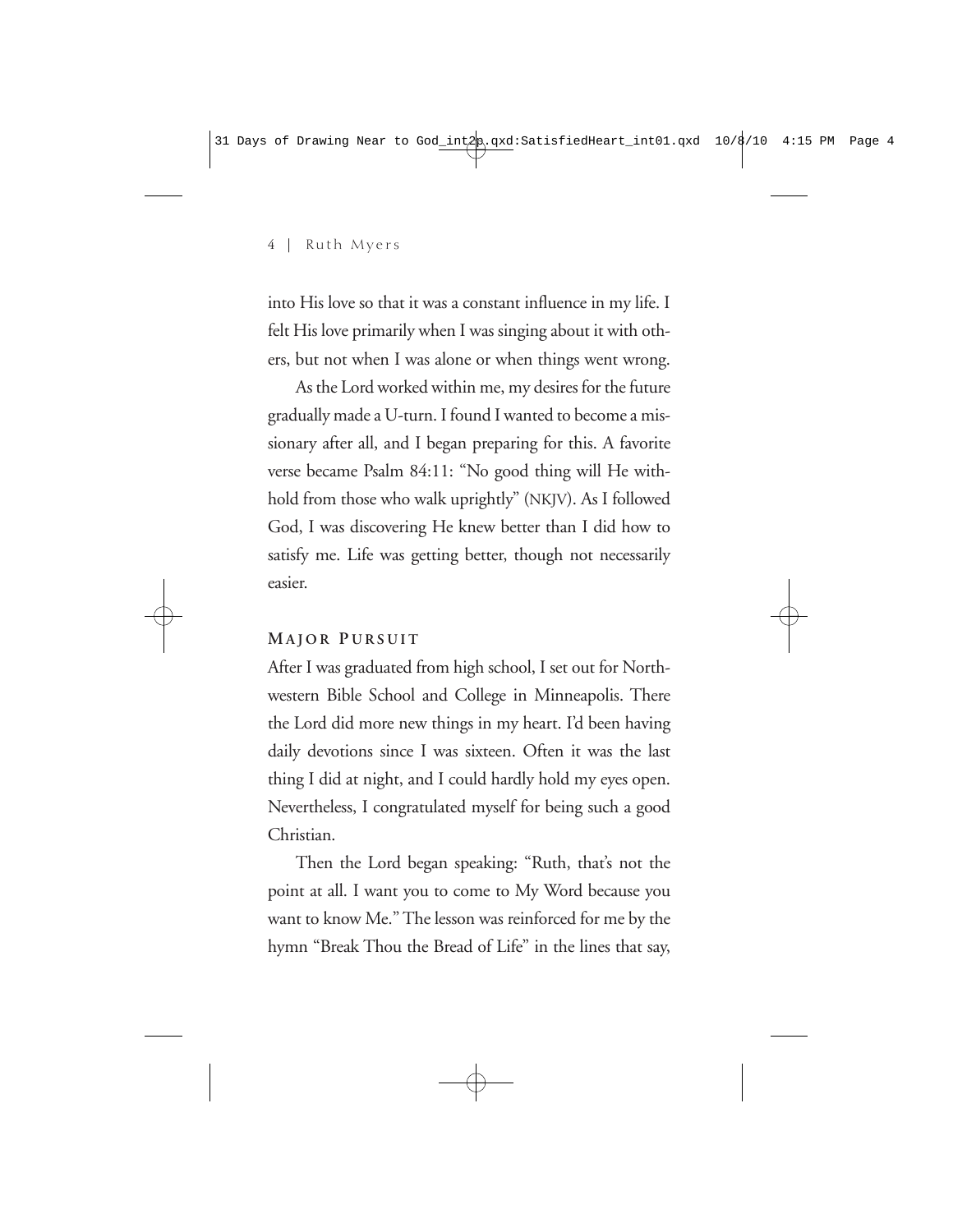"Beyond the sacred page I seek *thee,* Lord; my spirit pants *for thee,* O Living Word." I still wanted Him to teach me the principles I should know from the Bible, but I began going to Him more often with the prayer, "Lord, most of all I want to know You." Since that request is in line with God's will for His children, He answered it just as He promised in 1 John 5:14-15.

There was one fellow in school who, more than anyone else, seemed set upon knowing the Lord, and I greatly admired him. Stan had plenty of work and study responsibilities, and between those and his pursuit of the Lord, he didn't have time for dating. Being a little beyond my reach made him all the more desirable. I learned that one of Stan's favorite Scripture passages was from Philippians 3. I began to pray over it—and to cry over it, for I was learning that I had to get my heart needs met in my relationship with Jesus Christ and not anywhere else. The passage soon became a favorite of mine as well. Verses 8 and 10 in the *Amplified Bible* (condensed a bit) read,

*I count everything as loss compared to the priceless privilege—the surpassing worth and supreme advantage—of knowing Christ Jesus my Lord.… For His sake I have lost everything and consider it all to be*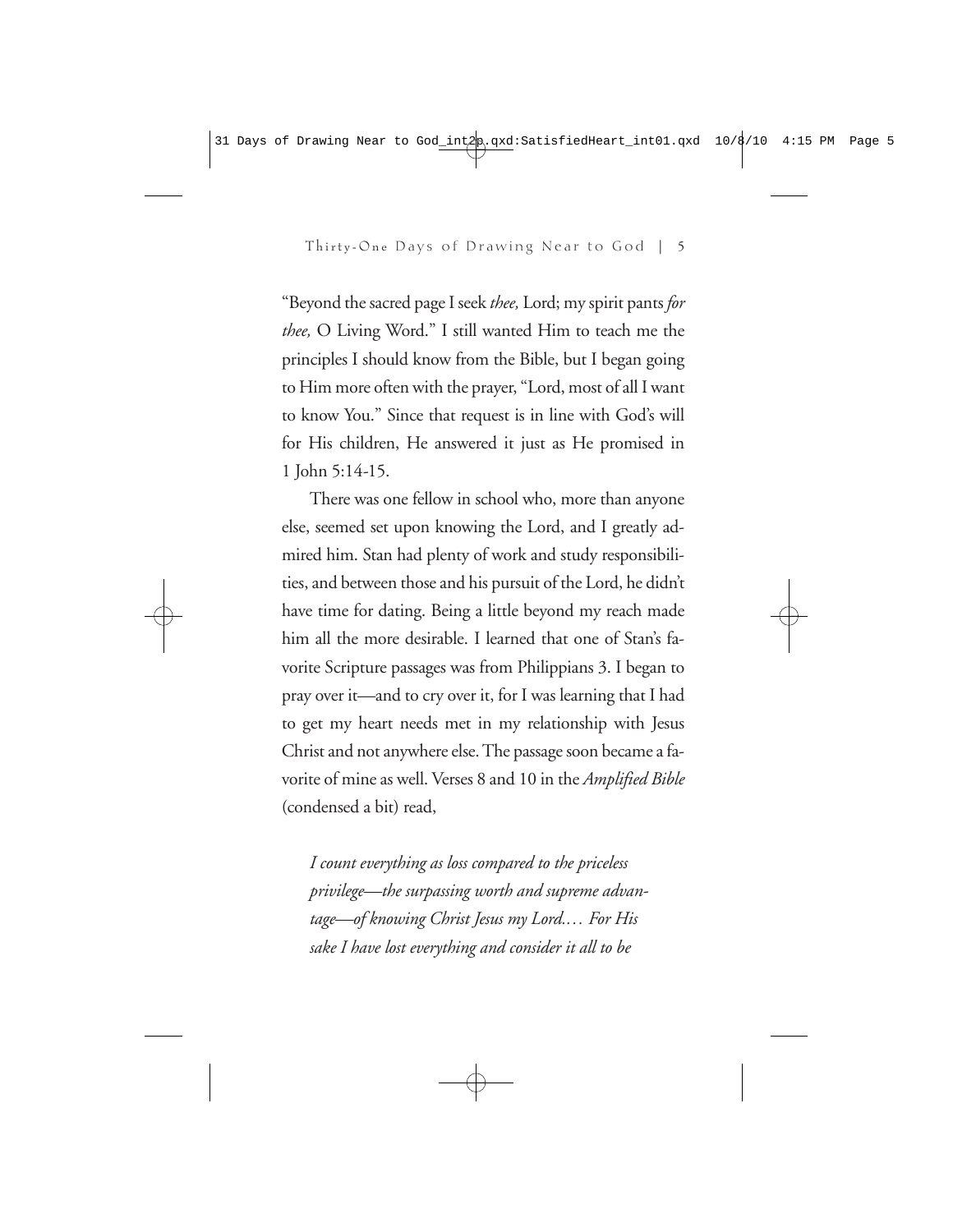#### 6 | Ruth Myers

*mere rubbish, in order that I may gain Christ.… [For my determined purpose is] that I may know Him—that I may progressively become more deeply and intimately acquainted with Him, perceiving and recognizing and understanding [the wonders of His Person] more strongly and more clearly.* 

Nothing else meant anything to Paul compared to the priceless privilege of knowing this vastly wonderful Person he had met. Back then I didn't have the Amplified version but I did have Philippians 3:10 in the King James: "That I may know him." I began to hear God say, "Ruth, this must be your major pursuit." He used circumstances to drive me to my knees and to begin praying along this line. And, as a young single woman, I discovered that the Lord could and did meet my deepest longing if I let Him be my first love.

My younger sister Mary eventually joined me at Northwestern, and we found a poem, the source of which is unknown, that we often reflected on and used in prayer:

*Purge me, Lord, of my follies; an empty cup let me be, Waiting only Thy blessing, hungry only for Thee. Can even the Lord pour blessing into a cup that is full? Put treasure into a locked hand, be He ever so bountiful?*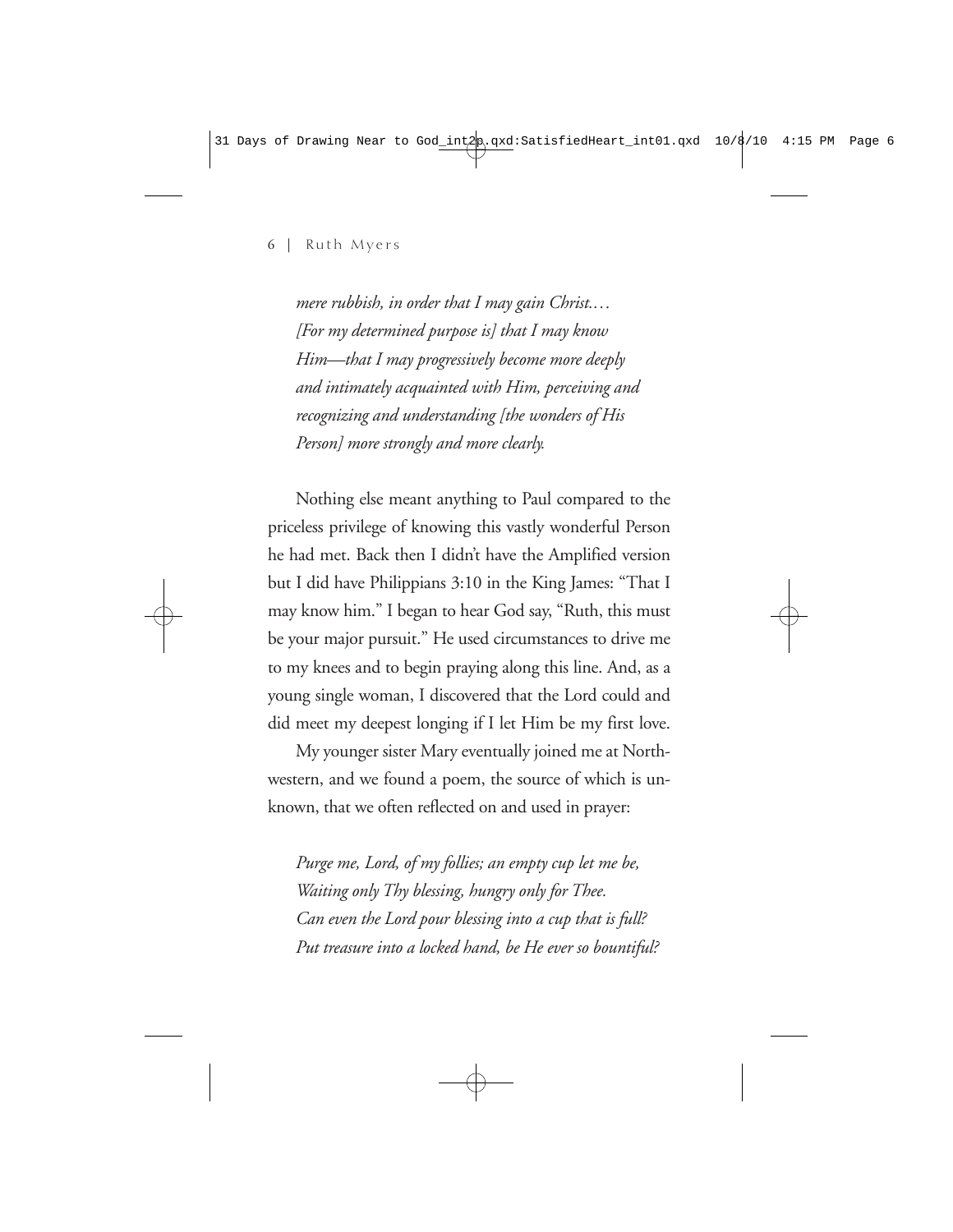*Empty me, Lord, and make me hungry only for Thee. Only Thy bread once tasted can ever satisfy me.*

#### **DESIRED AND DESIRING**

Then came another crucial lesson from the Lord, a brandnew revelation for me: Not only was He compassionate and understanding, not only was He always there to tenderly care for me and love me, but He also *desired* me. He longed for fellowship with me.

Sometime later I realized how strongly this truth had impressed me as I talked with a friend in college, a tough young man just out of the navy. Doug told me one day that he'd been having trouble getting out of bed for his morning quiet time. But he had found a verse that helped him. It was in Proverbs (I soon forgot the reference because I didn't feel inclined to write it down): "How long wilt thou sleep, O sluggard? When wilt thou arise out of thy sleep?"

*Well,* I thought, *that's fine for Doug. But I don't want to wake up to that.* I preferred hearing the Lord speak to me through Song of Solomon 2:13-14—"Arise, my love, my fair one, and come away.… Let me see your face, let me hear your voice, for your voice is sweet, and your face is comely" (RSV). How could the Lord say that to *me?* Because in Christ I stand forgiven and cleansed, and in my innermost being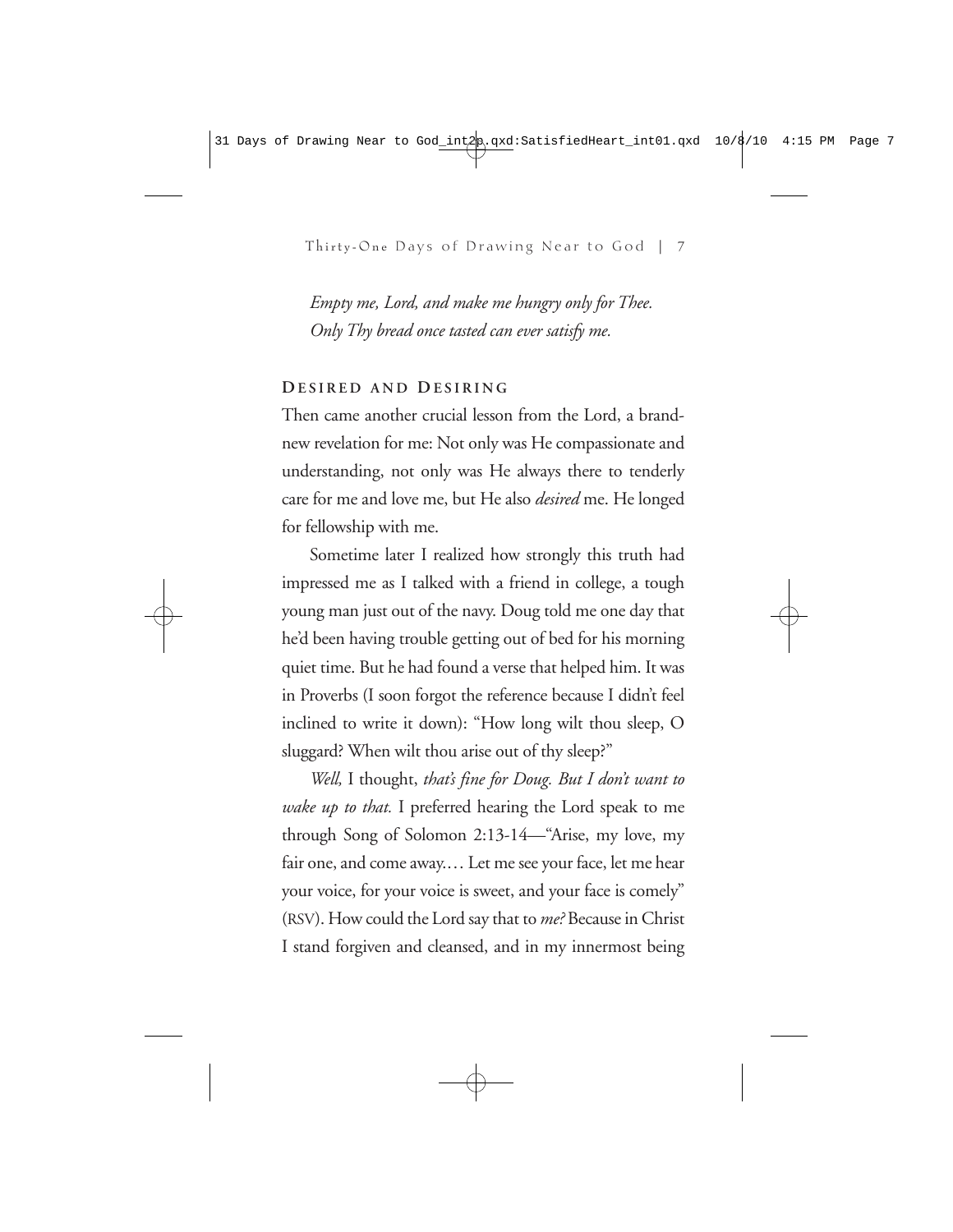I'm beautiful with His beauty. Amazing! To think that my appearance is pleasing to God, that my voice is sweet, that He desires intimate fellowship with me! What a motivation to spend time with Him.

Later I was struck by these words from an unknown author:

*My goal is God Himself; Not peace or joy Or even blessing, But Himself, my God. 'Tis His to lead me there— Not mine, but His. At any cost, dear Lord, By any road.*

Another truth dawned on my heart during that time a truth that revolutionized my life. I found this truth in capsule form in Colossians 3:4—"Christ…is your life." And I personalized it to say, "Christ is *my* life." As one man of God put it, "It's not only true that my life is *Christ's,* but my life is *Christ.*"

How delightful it was to learn that Christ my Savior, the Lord of love, triumphant over sin and death, is my life!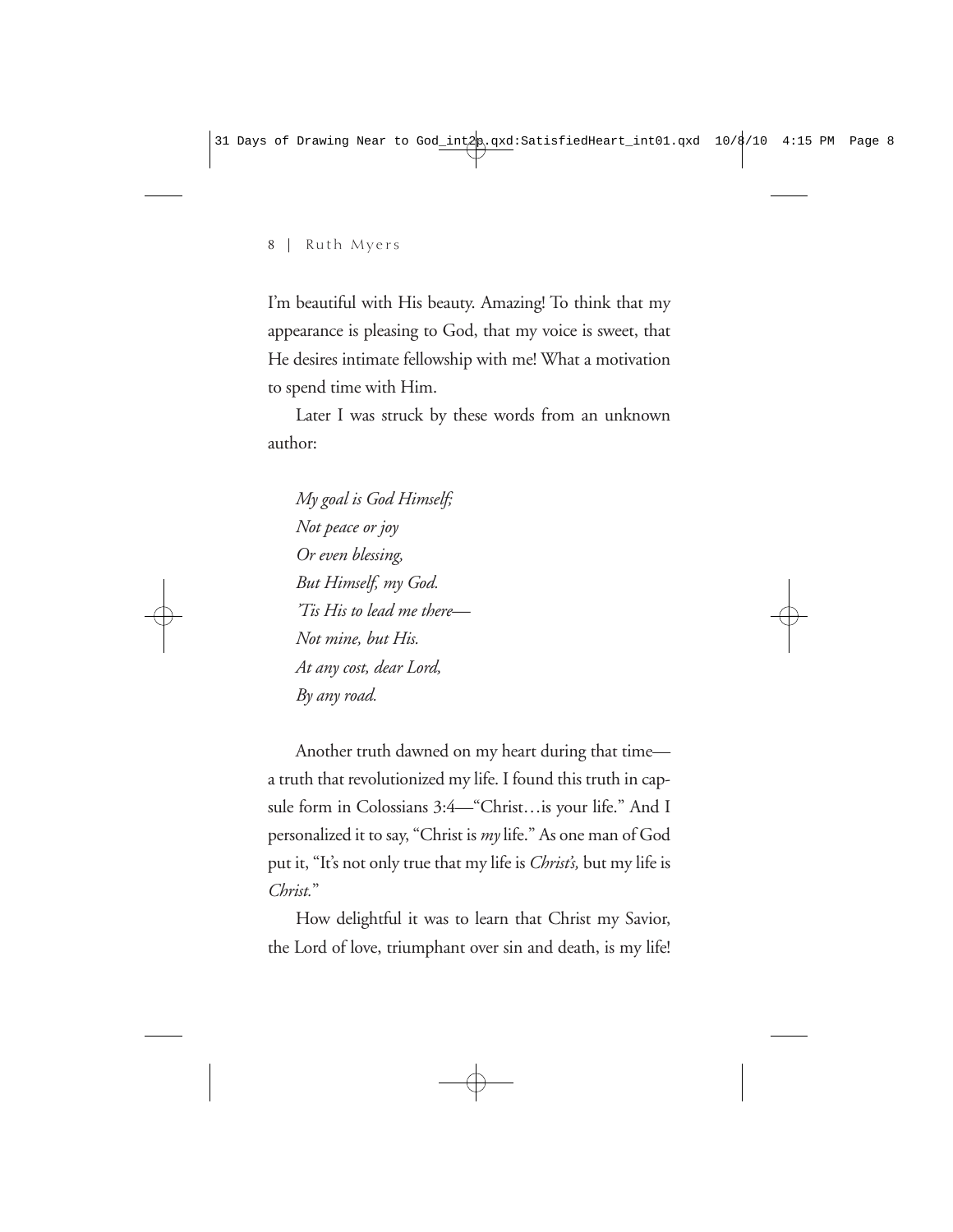His Spirit is united with mine in a permanent union (1 Corinthians 6:17). And as I live by faith in Him, His Spirit unveils truth to me, empowers me to do His will, and pours out His love in my heart (Galatians 2:20, Philippians 2:13, Romans 5:5). What a vast difference this makes in how I view myself: I am united in the most intimate way with the Lover of my soul. I am able to enjoy His divine, self-sacrificing love and, with growing depth and constancy, to channel it to other people.

Once a year during my time at Northwestern, an elderly Southern gentleman would speak for a week in our daily chapel services. His name was Dad Byus. He wasn't particularly impressive in appearance; what I remember most were three funny little pin curls of white hair hanging down his forehead. But he radiated Christ. As he preached, he would suddenly burst out singing, "My wonderful Lord, my wonderful Lord, by angels and seraphs in heaven adored," and we would all join in. He often quoted these words: "I have seen the face of Jesus; tell me not of ought beside. I have heard the voice of Jesus, and my soul is satisfied." The Lord used this man's teaching to make me more hungry for Him.

The same year that Mary joined me at Northwestern, two identical twin brothers enrolled and were noticed by everyone. They were handsome, they dressed attractively,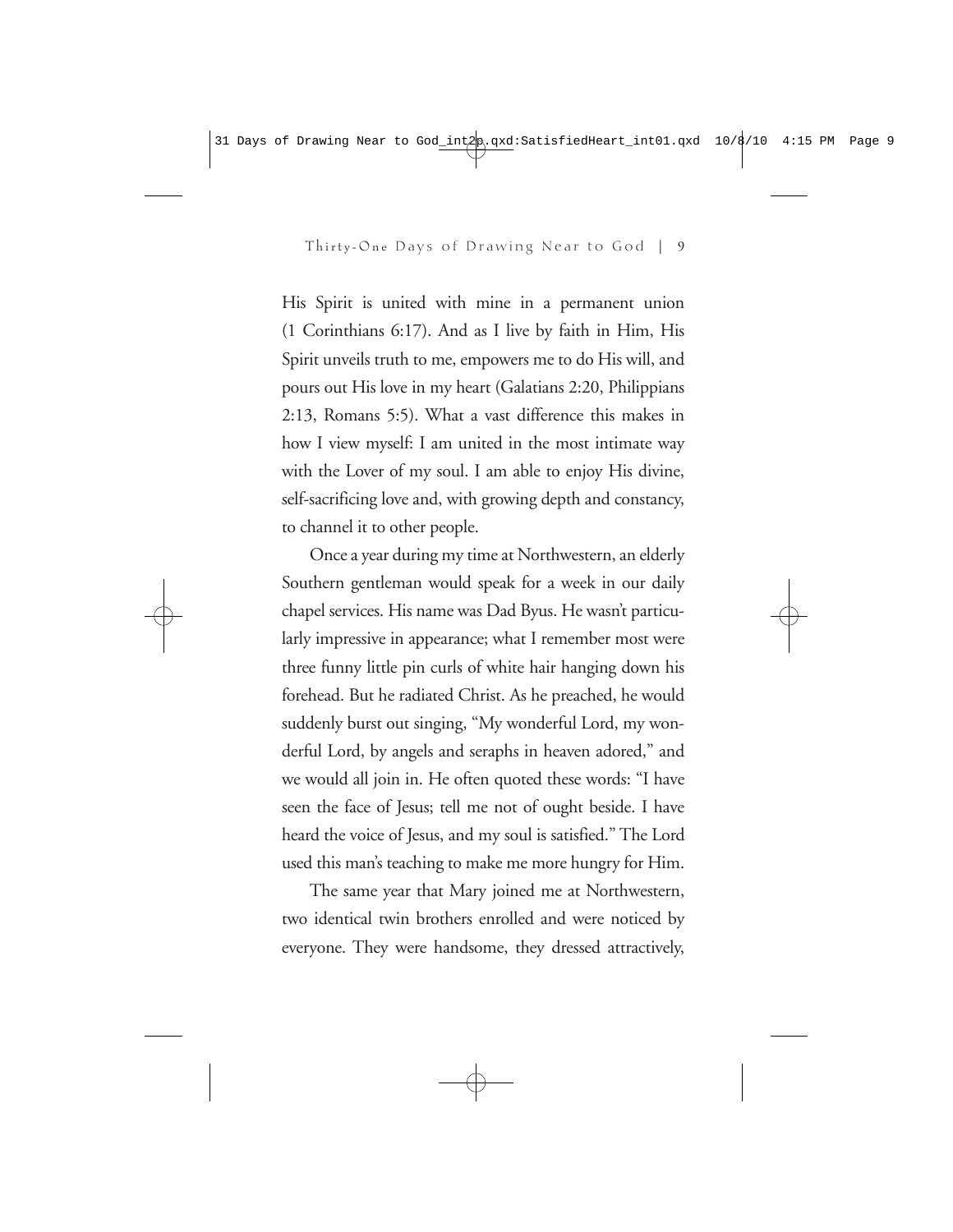they were musical, and they walked closely with the Lord. And they were the same age I was. Lots of girls liked the Denler twins. Mary and I did too, but we didn't think they'd ever like us. My sister was so dogmatic about this that I said, "Mary, you can't be *that* sure about anything."

The twins didn't date anyone that first year. But the next fall Dean Denler asked me to go with him to an upcoming stage play, the big production of the school year. On the same day Gene Denler asked Mary. I found out later that Dean told his brother, "Ruth said yes, but she sure didn't look very enthusiastic." The fact was, I was shocked.

Mary and I talked about this upcoming date as we left the campus that evening, heading for home. At first our conversation was along the lines of how lucky can a girl be? Then the Lord brought to mind Psalm 73:25-26, a passage we had memorized: "Whom have I in heaven but You? And there is none upon earth that I desire besides You" (NKJV). God was reminding us that He was to be our first love. I don't think this verse means we can't or shouldn't have any other desires. Rather it's saying, "Lord, in comparison to my desire for You, I desire no one else. If ever I must choose between You and any other, I'll choose You."

Verse 26 goes on, "My flesh and my heart fail; but God is the strength of my heart and my portion forever." We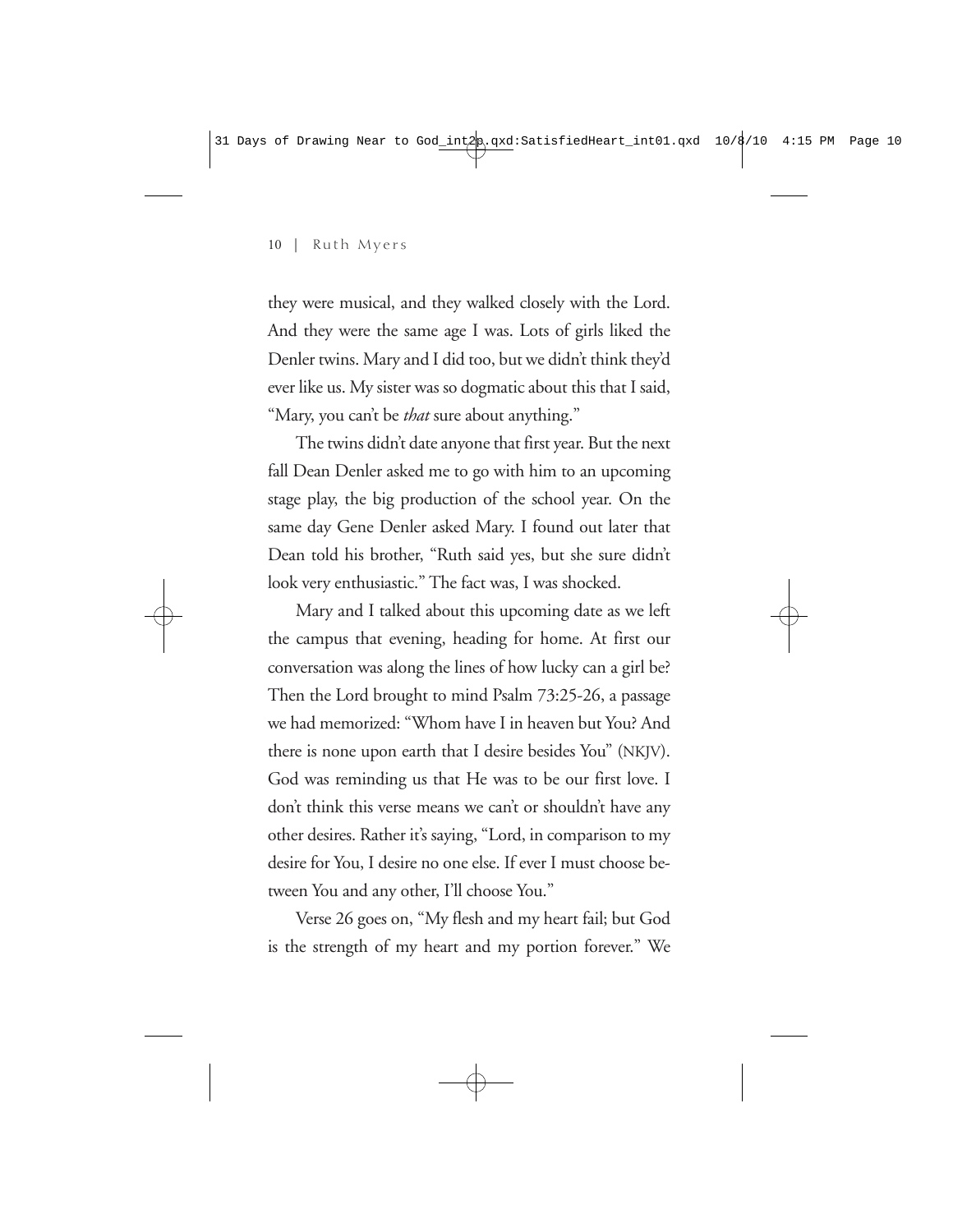both felt that going out with the Denlers would surely be a one-time event, but God would be our portion forever—all through life and all through eternity. Only one relationship is sure to be lifelong. Only one Person is for sure our permanent life partner. And He is our best life partner, worthy above all others of being our first love.

The Lord reminded me of this truth many times. I'm so grateful He did.

#### **P LOWING TIME**

It turned out to be more than one date. Within two years we were engaged: Mary to Gene, and I to Dean. The Lord (through the Navigators) sent the twins ahead of us to Taiwan to pursue ministry opportunities there.

On our way to join them a year and a half later, Mary and I spent half a day with Lila Trotman, the wife of Dawson Trotman, founder of the Navigators. Lila knew that our future husbands would often be traveling in their ministry responsibilities. "Just remember," she told us, "God will make up for every moment you're apart." Then she added, "And He won't wait to do it until you're back together again." In other words, God would make up for our loss *with Himself.* 

My inner response to Lila's gracious counsel was, "Yes,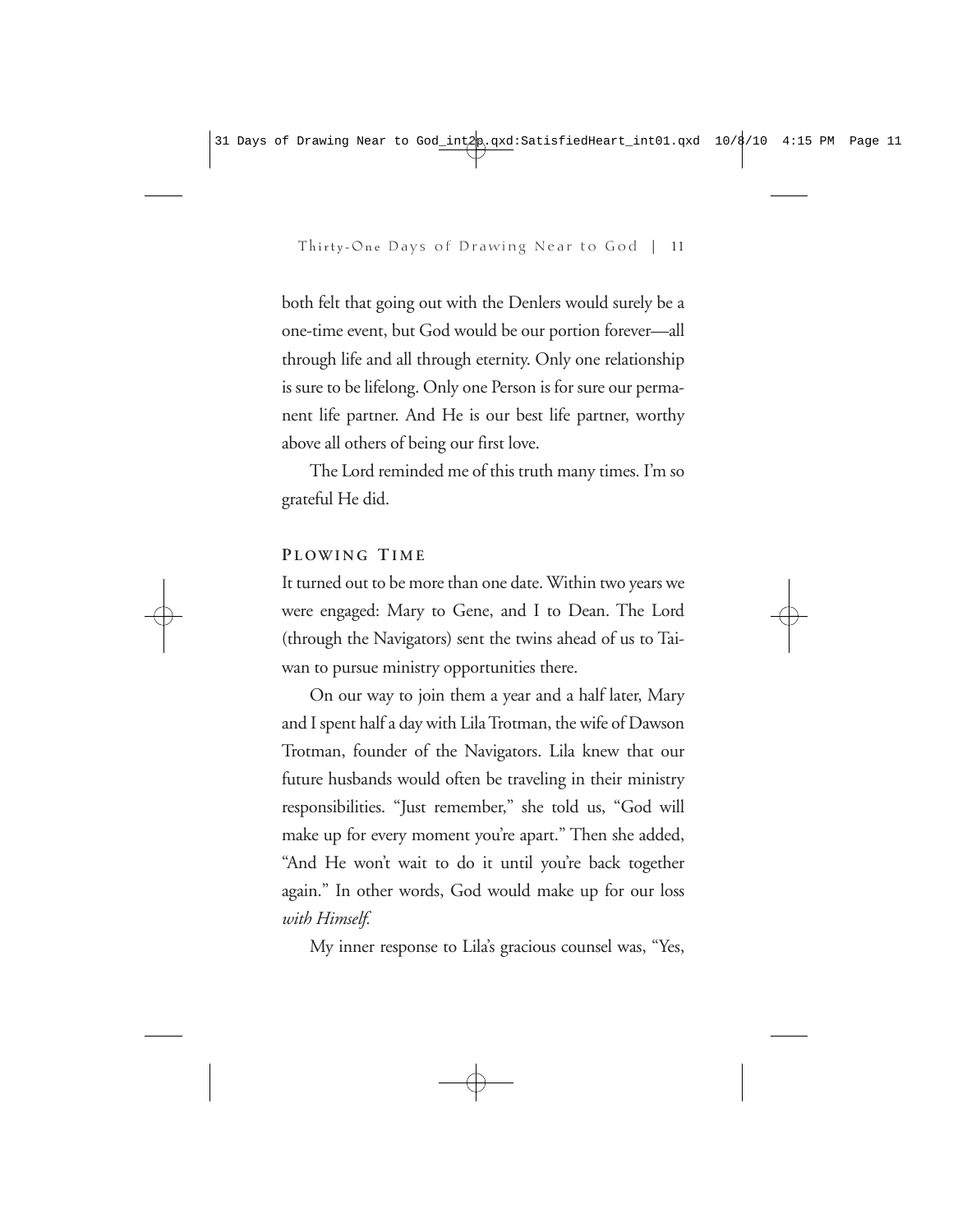Lord, You are well able to do this, and You will—if I let You." This realization was great preparation not only for marriage but also for the time, seven years later, when God would call Dean home.

Soon it was time to cross the Pacific on a comfortable American President Lines freighter. Mary and I were so excited. To be used by the Lord in Asia had become the dream of our hearts, and now in 1952 this dream was coming true—as were our dreams of becoming Mrs. Denler.

A week after we arrived in Taiwan we had a double wedding in Taipei, then we headed to Hong Kong for our honeymoons. Afterward Mary and Gene flew off to the Philippines to serve the Lord there, and I went with Dean to southern Taiwan. Mary and I had always been close, the twins had been even closer, and most of our dating had been as couples together. So we were facing some adjustments.

Lots of them, in fact. And we had received little prior help on how to handle them. Decades later, I helped conduct many two- to three-month orientation programs to help western missionaries prepare for life in Asia. But back in 1952, new missionaries received just one bit of counsel on how to respond to all the unfamiliar ways of the Chinese culture: "Not wrong, but different." This was sound advice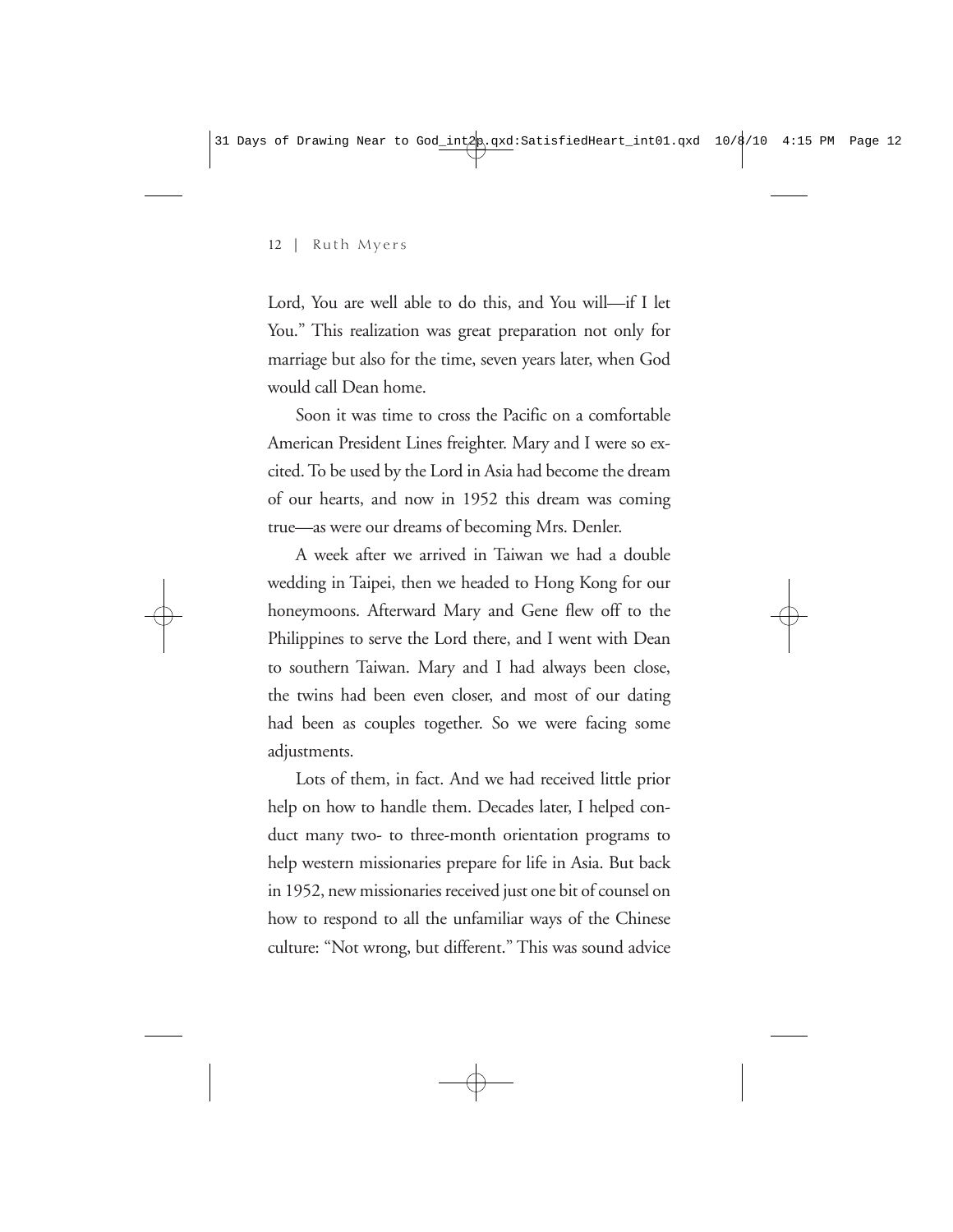from a veteran missionary and dear friend, Dick Hillis, founder of Overseas Crusades. It has helped often in building relationships as well as in adjusting to other cultures. But entering another culture involves more than that.

In our new surroundings we did not yet know the language. I began to miss greatly the rich Christian fellowship I had long known. A few older missionaries were in our city, and that helped a lot. But being with them just wasn't the same as relating to loved ones and people our own age. Also, back in America I had enjoyed helping other young women grow in their faith, and I missed that as well.

Two big surprises made our adjustments even more complex: Dean and I had our children earlier than we had planned. From the first we were grateful for those precious gifts from our sovereign God. And later I was so glad that Brian was six and Doreen almost five when their father died—old enough to have memories of him, old enough for me to communicate with them, and easier to care for than if they were still babies or toddlers.

Those years in Taiwan were good in so many ways, but they were hard years. They were a time of plowing in my life, when the steel of the plow was cutting deep into my soul. I could no longer feel the love of God as easily as I had before. I would tell Him, "Lord, I don't know what's happening to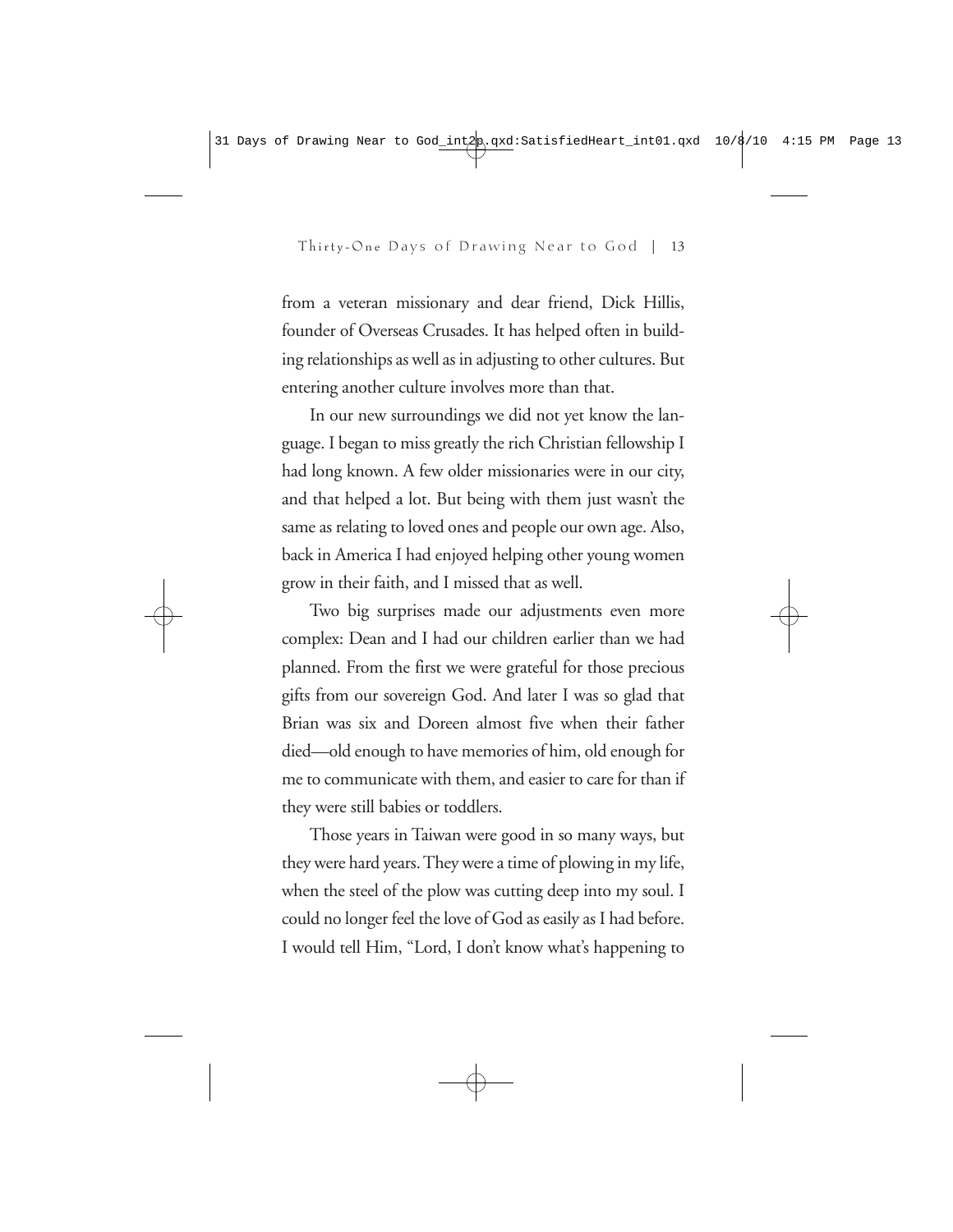me. I don't know why my emotions don't cooperate like they used to." Then I would remember Hebrews 13:8 where God says, "Jesus Christ is the same yesterday and today and forever" (NIV). So I would choose to believe that His love for me and His life in me had not changed, but were still as warm and true and certain as before.

How I missed my sister! I remember going out under the sky at night to decisively tell the Lord (and myself), "I don't *have* to see Mary. You are enough." Again He would meet the longings of my heart, but it wasn't with the easy joy I'd so often known earlier.

I also experienced the reality that my husband couldn't meet all my needs. Dean loved me very much, but his love wasn't perfect. Sometimes he was occupied with his own needs. Sometimes he would be away for weeks at a time. Often the Spirit would bring to mind Psalm 73:25-26, reminding me again: "Only one Person is your best, your perfect life partner. Only One can be with you all the time and meet your deepest needs. You may love others as much as you can, as deeply as you will, but I must be your first love."

The truth of God's love and the solid footing of His Word kept me steady. I found that many truths I'd known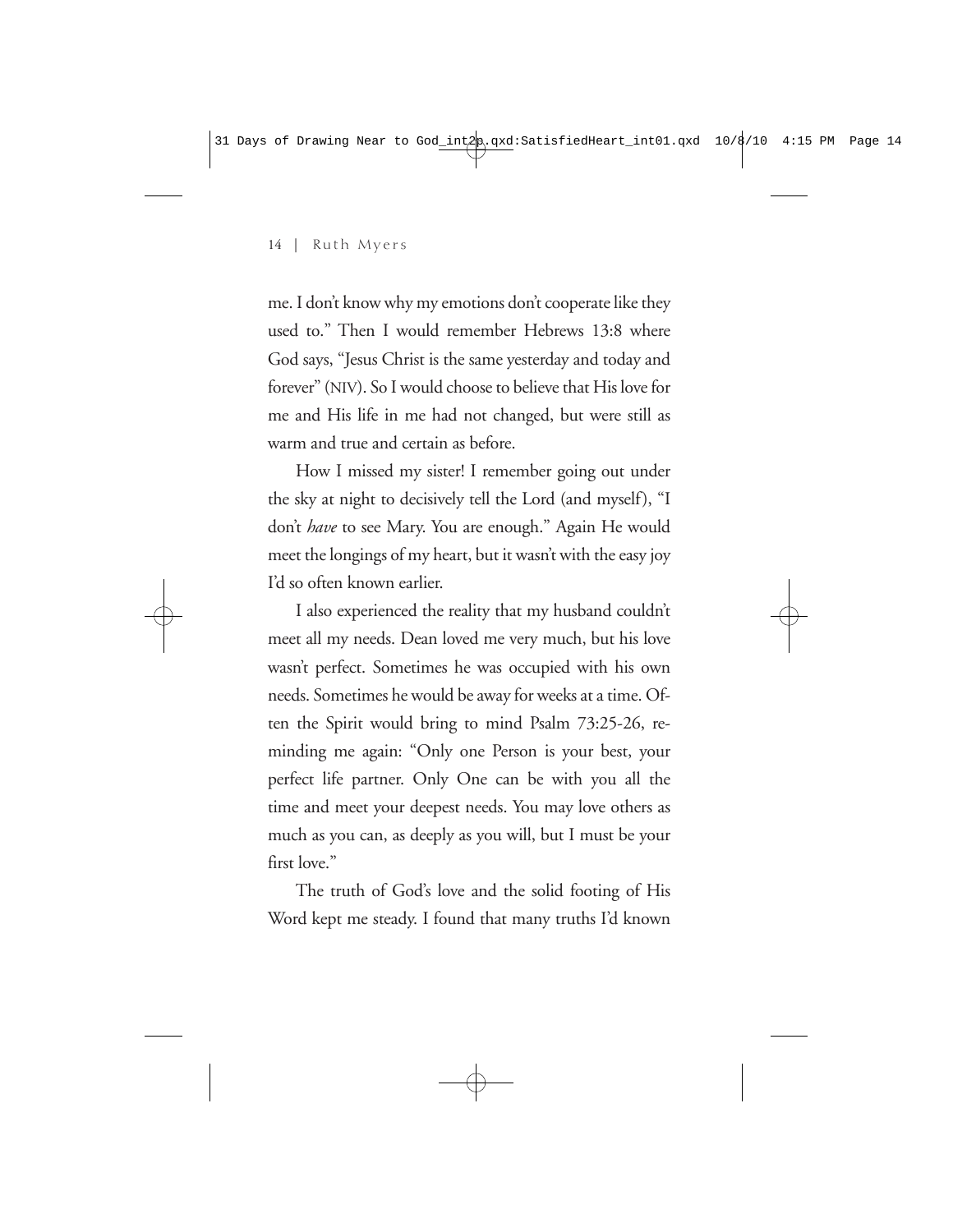in my head were becoming more deeply rooted in my life. The plowing time was of great value, and in the long run it made me love the Lord more.

But after about three years of plowing, God took me back to the second chapter of the Song of Solomon: "For lo, the winter is past, the rain is over and gone. The flowers appear on the earth; the time of singing has come, and the voice of the turtledove is heard in our land.… Rise up, my love, my fair one, and come away" (verses 12-13, NKJV). I felt God was telling me that the plowing time was over, the winter done with, and I now could look forward to a new fresh springtime of love with Him.

On the basis of Romans 15:32 ("That I may come unto you with joy by the will of God, and may with you be refreshed," KJV), I began to pray for increased refreshment in ministry. I trusted Him to fulfill in a new way John 7:38 that as His rivers of living water flowed through me in service to others, I, too, would experience more fully their life-giving freshness.

In His all-wise love, God still had more plowing times planned for me. Through each one He has strengthened my experience of His love. He has caused me to seek Him more desperately and know Him more deeply.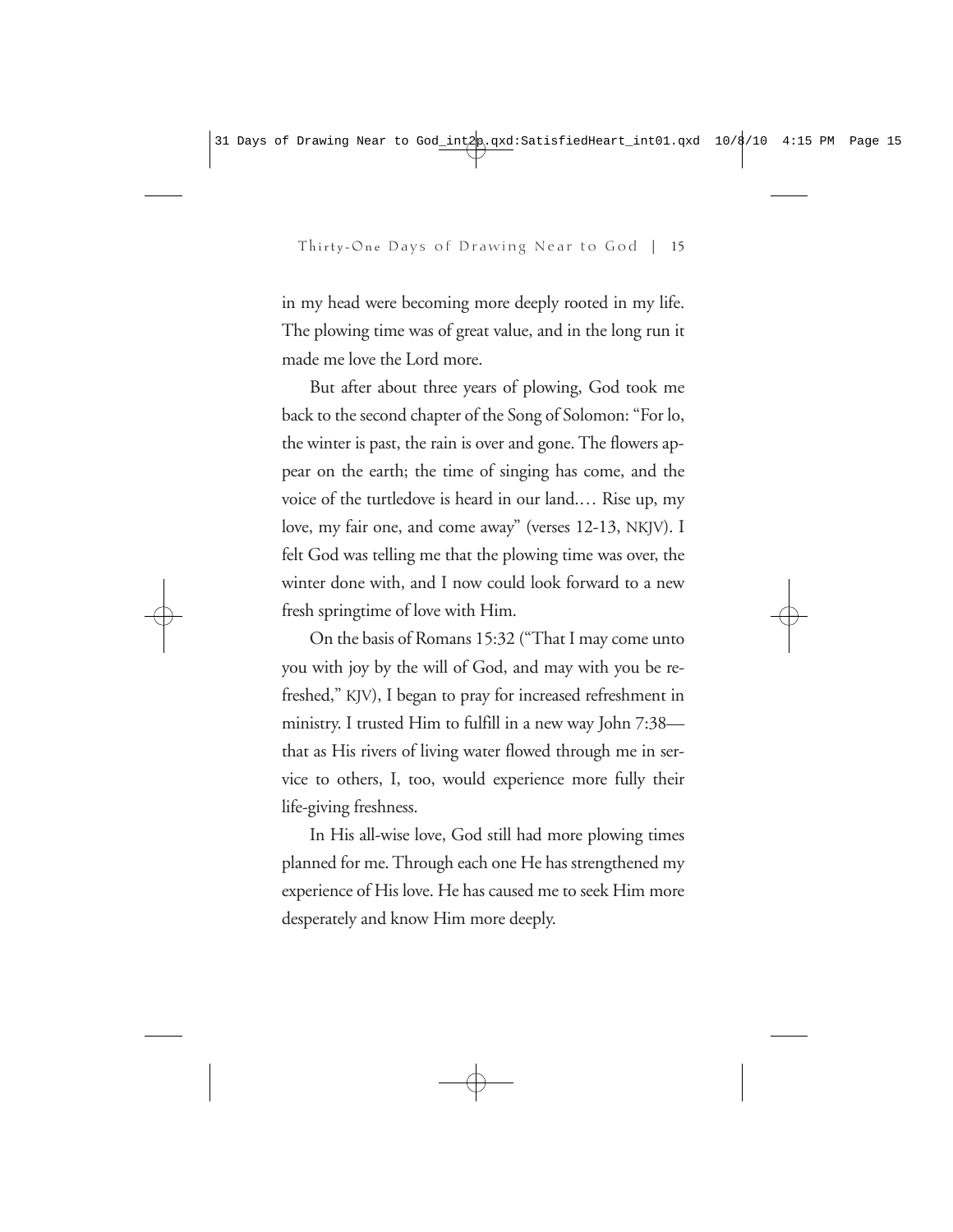#### **TRUEST G AIN**

I've often appreciated the statement, "Each loss is truest gain if, day by day, He fills the place of all He takes away."

In our second missionary term we moved to Hong Kong, where Gene and Dean together directed the Navigator ministry. A year later, in 1959, we learned that Dean had cancer. He lived only nine more months.

It was a fast-growing form of cancer and quickly worsened, often causing him severe pain. We prayed, and others prayed. Twice, in direct answer to prayer, Dean experienced a dramatic turn for the better. But then God began to speak to our hearts, leading us no longer to claim healing and letting us know He wanted to take Dean home. He confirmed this by giving several men and women of God the same message. This affirmation helped us hold Dean in open hands and prepare our hearts for his homegoing.

Even in his suffering Dean would say, "Remember, Ruth, God has our best interests at heart." And God comforted both of us with a quotation someone sent us: "God is too wise to ever make a mistake and too loving to ever do anything unkind."

My friend Doug—the one who shared with me the sluggard verse from Proverbs—sent us Jeremiah 29:11. This time his choice of verses really appealed to me: "For I know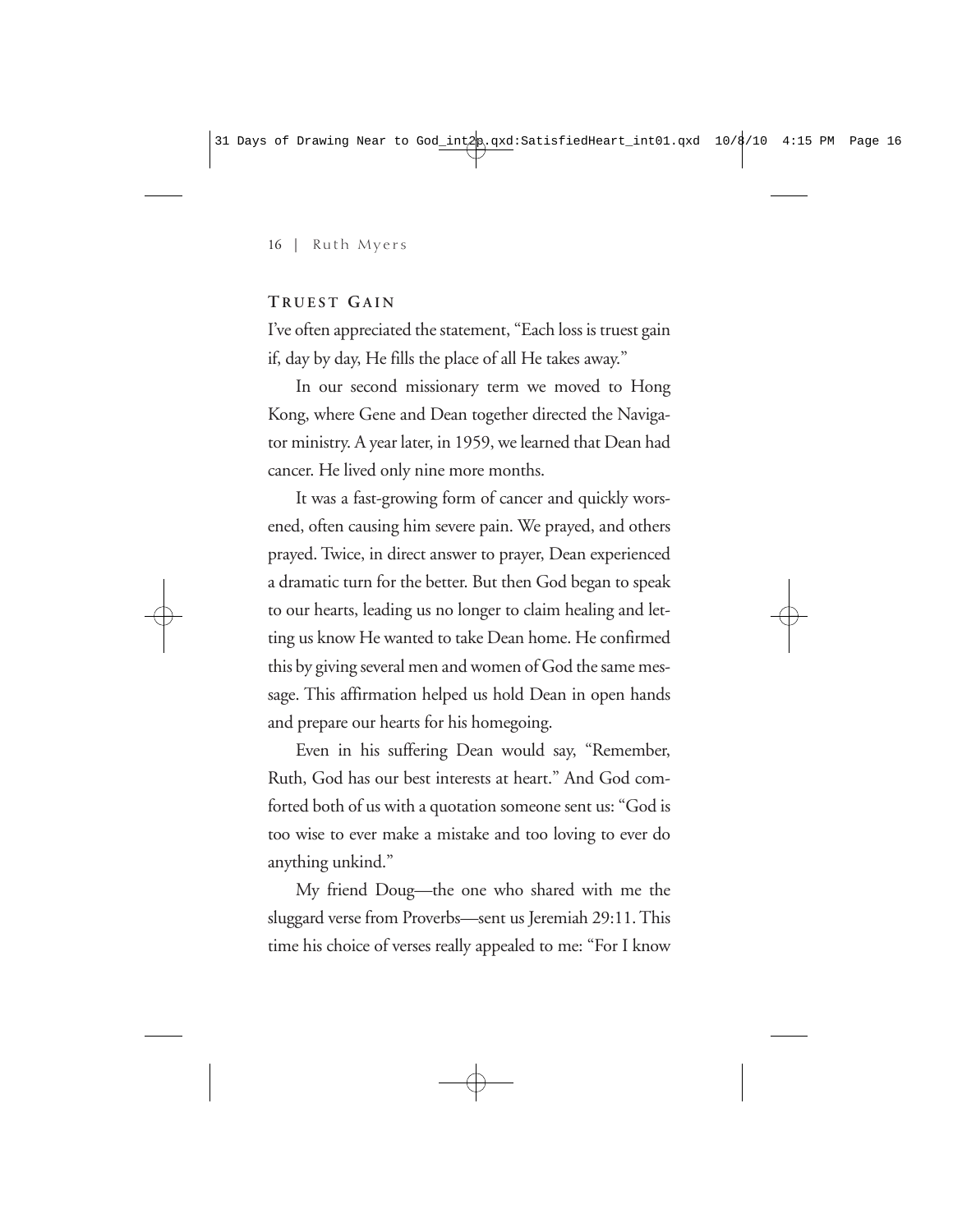the plans I have for you, says the LORD, plans for welfare and not for evil, to give you a future and a hope" (RSV). I had never focused on this verse before, but now I explored the full context while reading through the prophets. I discovered that history had proved this promise true for the people of God to whom it first was spoken. They suffered a great tragedy. Yet through it all, the Lord protected them and eventually restored their fortunes.

I went before God and said, "Lord, You say that You know the plans You have for us. I personally don't really know what You're doing. Dean is just starting his work in Asia. He has two young children. He has me. I don't understand what's happening or why You're allowing this. But You say Your plans are good, and You've never lied to me. So I choose to believe You." Again and again God used Jeremiah 29:11 to calm my heart and remove my fears.

More help came from Psalm 31:15, which says, "My times are in thy hand" (or as one version says, "My destiny is under Your control"). I realized that Dean's life was not in the hand of this dread disease. His life was not even in the hands of his doctor, a godly and skilled physician. Dean's life was in the hands of God. Our sovereign God was with us, and we could trust Him.

Gene and Mary took care of our children while I stayed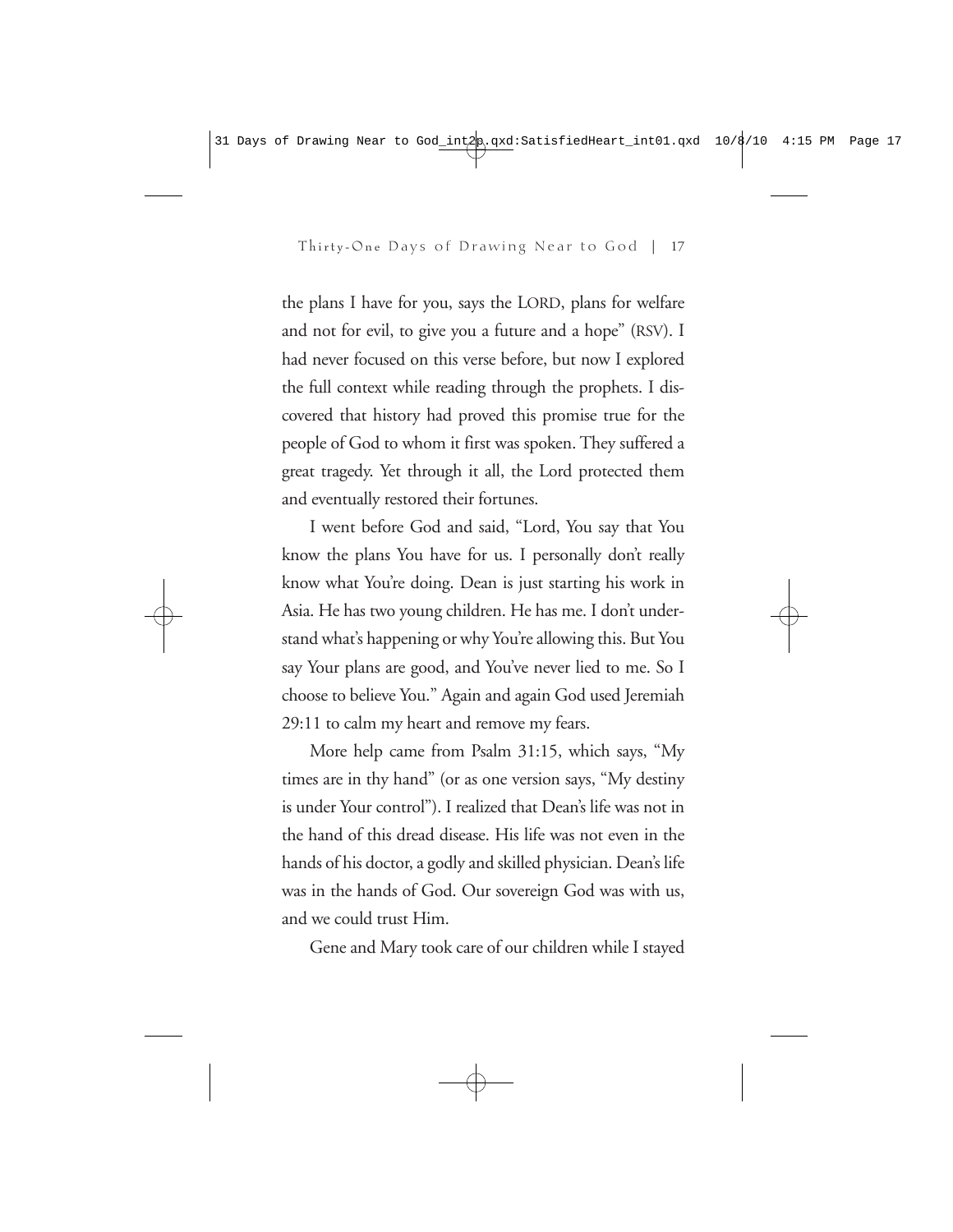in the hospital room with Dean, sleeping in a smaller bed near his. Dean was growing weaker and was hardly able to speak. One morning as I woke up, he said to me in his slow speech, "You know, honey, I almost died last night."

"You did? No, I didn't know that."

His frail voice continued, "Oh, what a wonder it was!" I tenderly urged him on. "Honey, what was a wonder?" "Well…you just can't describe it."

"What was it you can't describe?"

Dean answered, "The wonder of being with the Lord." Then he began singing, and I joined him: "It will be worth it all when we see Jesus. Life's trials will seem so small when we see Christ. One look at His dear face, all sorrow will erase. So bravely run the race, till we see Christ."

Soon afterward, Dean's brave race was over and he went to be with the Lord. I had lost my best and primary human love. But I wasn't alone. I still had my first love; I still had my Source of deepest satisfaction. So the bottom did not fall out of my life.

I cried often. In my quiet times, no matter what I did, I would weep. I'd worship and cry. I'd pray and cry. I'd read the Bible and cry. But I also received rays of warmth from God, shafts of sunlight shining in through His Word, through other people, through other ways. For example, on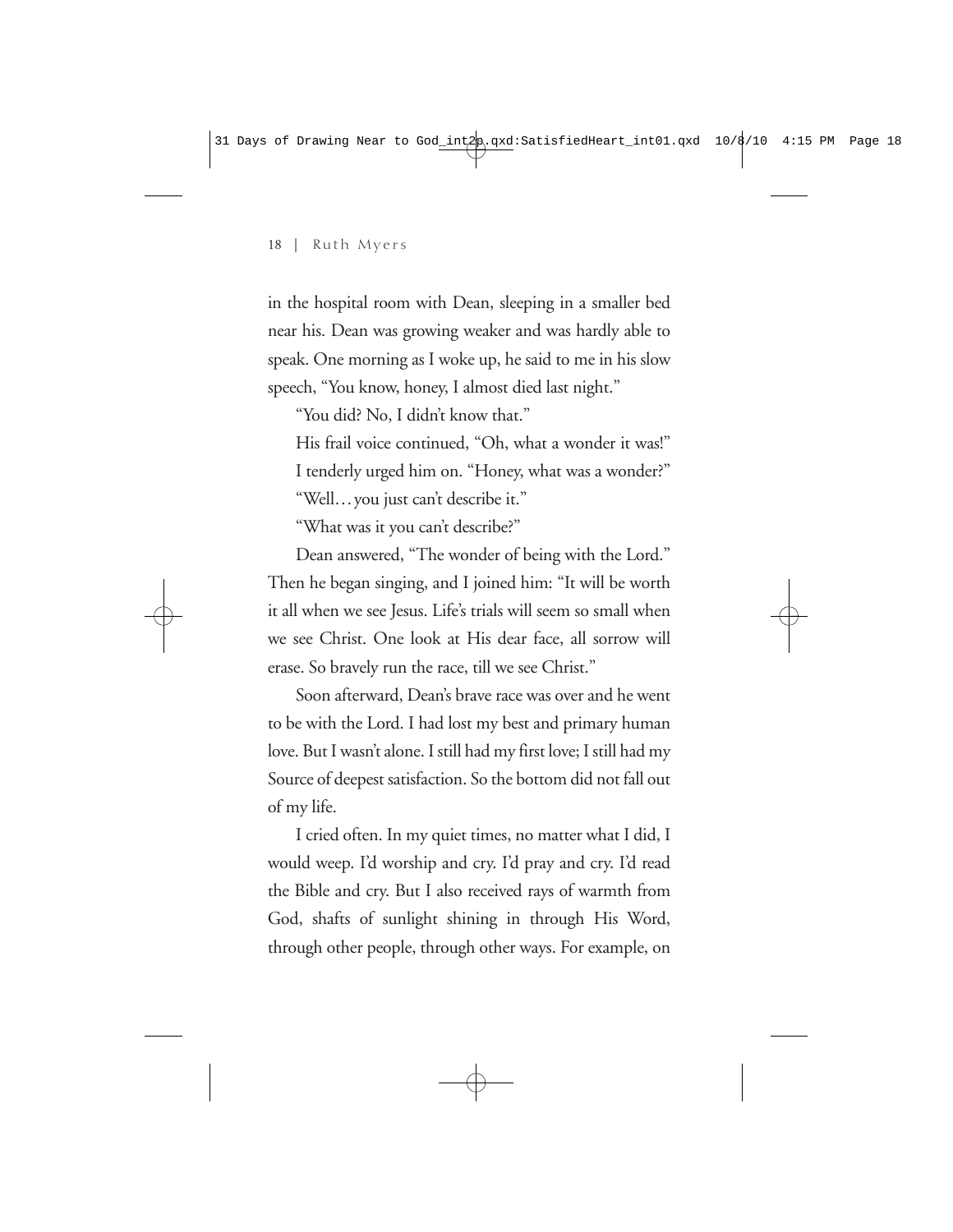the evening of the day Dean died, our daughter Doreen came rushing to me in the kitchen and said, "Just think, Mommy: My daddy can see the angels now!"

How grateful I was that God had taught me not to dare fixate on any other relationship, but to focus only on Him. Only His love was sure to be lifelong.

#### **G O D S UPPLIES**

Soon after Dean was promoted to glory I received a letter ending with these words: "May you find in the Lord Jesus Christ your Boaz." God was leading me to the book of Ruth as He had often done before. And what did Boaz do for Ruth? He satisfied her hunger and quenched her thirst; he provided her a home and supplied her needs; and he gave her a fruitful place in the harvest. I found the Lord doing these same things for me.

Six months after Dean's death, the children and I traveled back to the United States with Gene and Mary. After another six months we said good-bye to them as they returned to Asia. Then the three of us started a new chapter of our family life, settling in Colorado Springs. The children, especially Brian, struggled greatly, for they had lost not only their father but now also their extended family, including their Uncle Gene who was so much like their daddy. Despite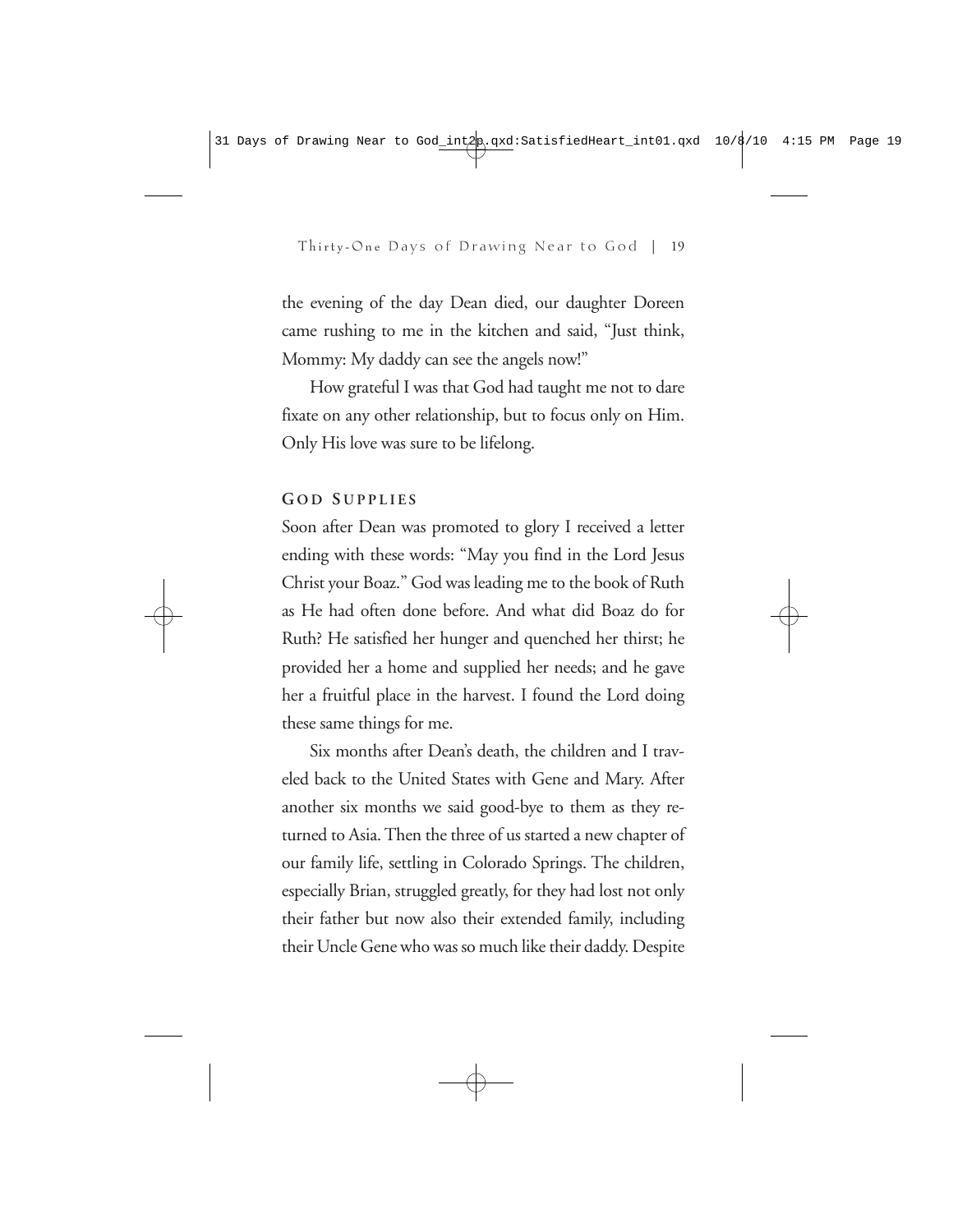their grief, Brian and Doreen adjusted quickly to their new surroundings, to school in America, and to life in general. How grateful I am for the many people who prayed for them back then and continued to do so throughout the years!

Besides providing prayer backers and friends, the Lord as my Boaz also supplied our needs for a home and clothing. And He gave me a part in His spiritual harvest at Glen Eyrie, headquarters of the Navigators. There I had abundant opportunities for ministry, including training other women to serve the Lord overseas. Besides counseling women and girls individually, I also spoke to women's groups and at conferences and retreats.

When we said good-bye to Gene and Mary, we hoped to join them later in Manila. But I had a deepening impression that the Philippines was not to be our field of service. I prayed about going back to Hong Kong, but again found no freedom of heart regarding this. Through counsel and prayer it seemed the Lord was telling me to stay at Glen Eyrie, helping train others who in turn would go into many places throughout the world.

But to think of perhaps never returning to Asia! Of perhaps never again ministering among the Chinese or Indians or Filipinos! Then I came across Deuteronomy 3:26-28.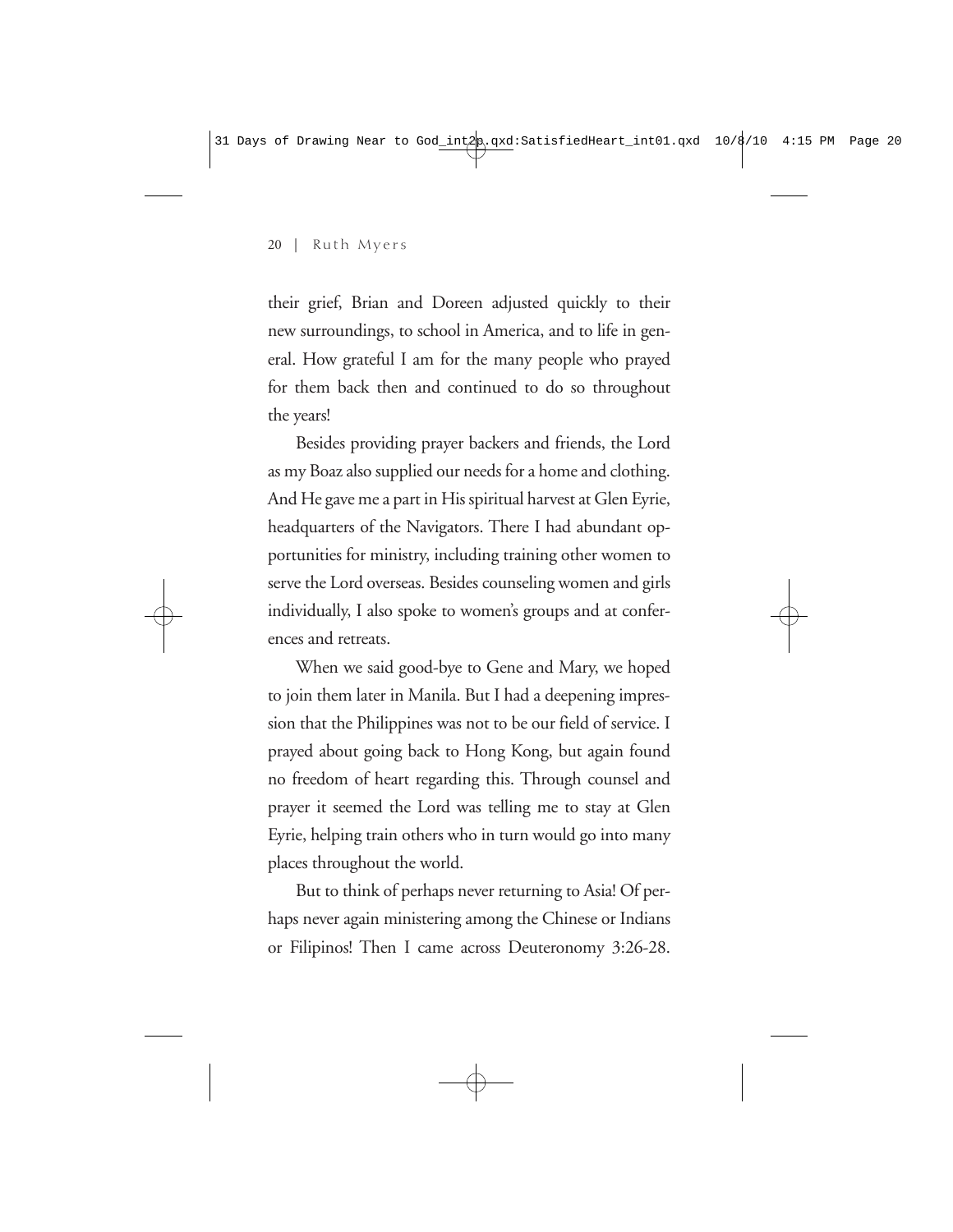God had told Moses he was not to enter the Promised Land. Moses pleaded with God to let him go. The Lord's reply was final: "Let it suffice you; speak no more to me of this matter.… But charge Joshua, and encourage and strengthen him: for he shall go" (RSV). Somehow this passage reaffirmed my conviction that, at least for the foreseeable future, we were to remain where we were. "You're not to go," I sensed the Lord saying, "and you're not to beg Me to let you go. Instead you're to charge others who will go and encourage and strengthen them." He graciously removed from my heart any restlessness about the matter.

## **H OLDING MY RIGHT H AND**

I continued to be amazed at how God's love meets our needs when we let Him, satisfying our hearts and giving us contentment and joy. Soon after Dean's death my mother sent me a Scripture—Isaiah 41:13, which says, "For I, the LORD your God, will hold your right hand, saying to you, 'Fear not, I will help you' " (NKJV). *That's nice,* I had thought, especially in the version that says, "whispering to you, Fear not.…" Though the verse didn't touch my heart deeply at the time, I memorized it. Later I learned how much I needed it.

Brian and Doreen would often hold my hand, and that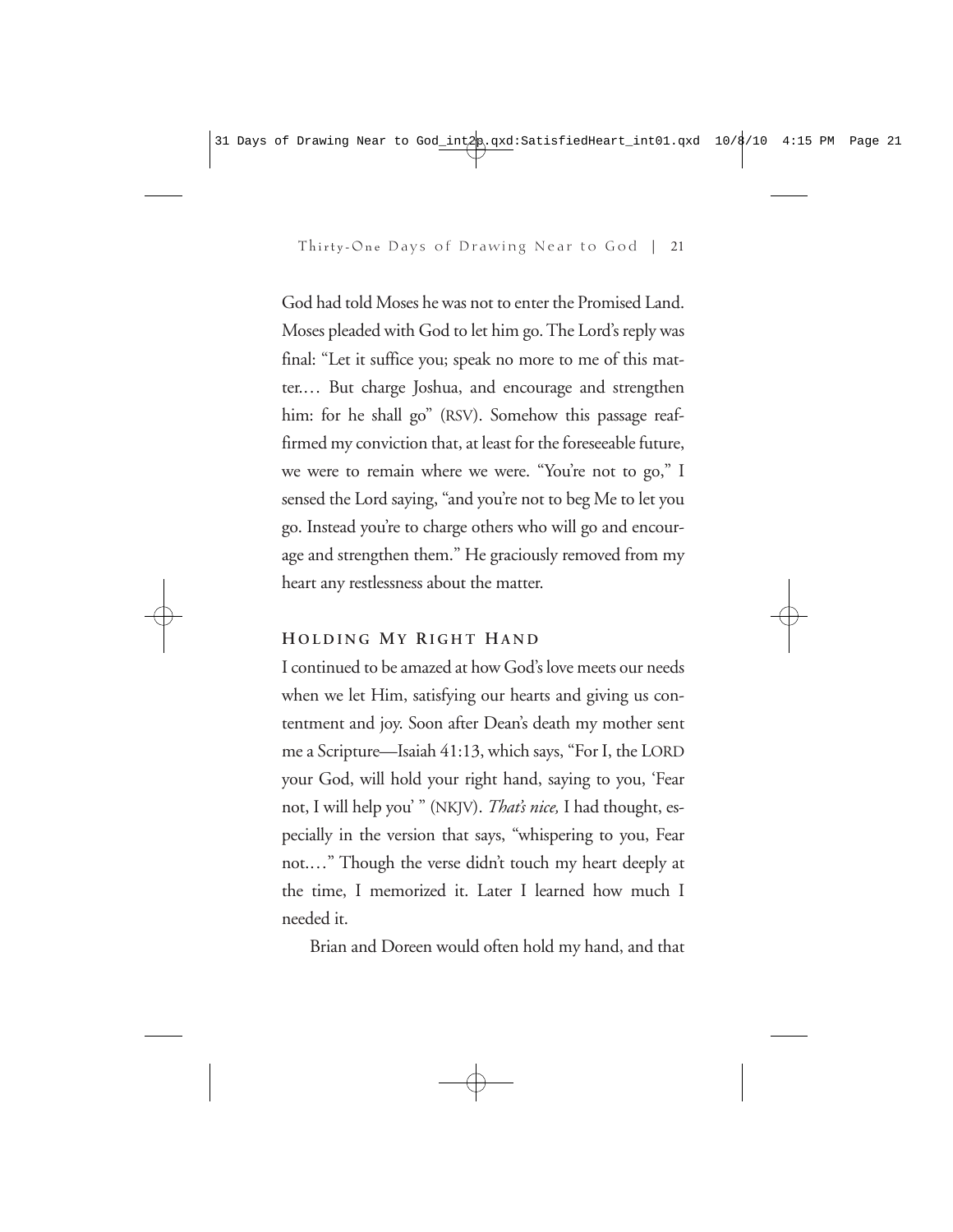#### 22 | Ruth Myers

meant a lot to me. I adored having them with me and enjoyed the sense this gave me of still being in a family. But I needed more than that. Especially in the second year after Dean passed away, the loneliness and longing for love often swept in upon me in a deeper way than before.

We were living in a lovely third-floor apartment in Glen Eyrie's huge old castle. How we reveled in the many opportunities for fun and rich fellowship with Navigator staff and trainees, especially at mealtimes. But overnight we would sometimes be the only people in the castle with its scores of rooms. I wasn't afraid of our being by ourselves. But at times in those still, silent hours after I tucked the kids into bed, and in my growing loneliness, a host of "what-if" fears about my life rose up. *What if God asks me to do this or that? What if such-and-such happens?* I'd even ask myself—while thinking about a man who was a good friend but whose wife I couldn't imagine being—*What if God asks me to marry him?* 

So many different fears! "Lord," I would pray, "please say something to encourage me."

He would bring to me His promise in Isaiah 41:13, speaking it to my heart in the present tense: "I, the LORD your God, hold your right hand, whispering to you, 'Fear not, I will help you.' " As He spoke His Word to my heart,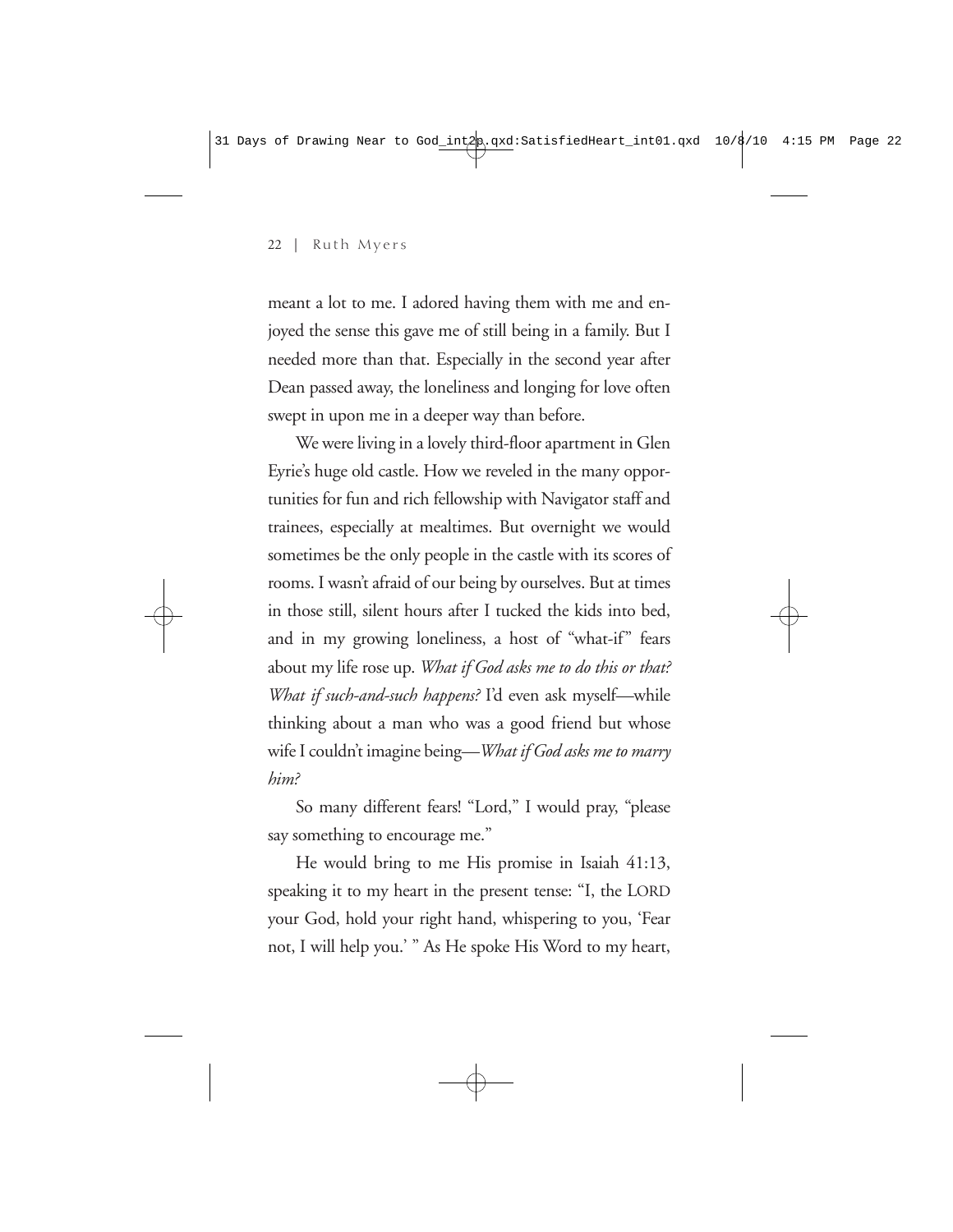I found it helpful not only to listen, but also to speak it back to Him in thankful prayer.

When the fears returned, I would say, "Tell me again." *I, the LORD your God, will hold your right hand….*

"Lord," I responded, "I really need someone to hold my hand. And I have Someone: I have You! I've never had anyone better and I never will." Prayers like this kept me open to God and able to receive His love as He met my need.

I also discovered how much I wanted someone to tell me the words "I love you." Brian and Doreen said this often, but I longed for someone big to say it. The Lord often spoke of His love for me by reminding me of Isaiah 43:4—"You are precious in my eyes, and honored, and I love you" (RSV). I was to Him like a precious gem, which is loved not for its usefulness but for its great emotional value. I was honored in His eyes—amazing! And at any moment I could pause and let Him say, "I love you." I especially needed to pause like that in the summer.

Summer was the big conference season at Glen Eyrie, and there wasn't room for us in the castle. During those months each year we would rent a house in nearby Pleasant Valley, where my lonely times came more frequently.

Our neighbors one year included our Navigator friends Leroy and Virginia Eims. One beautiful summer evening I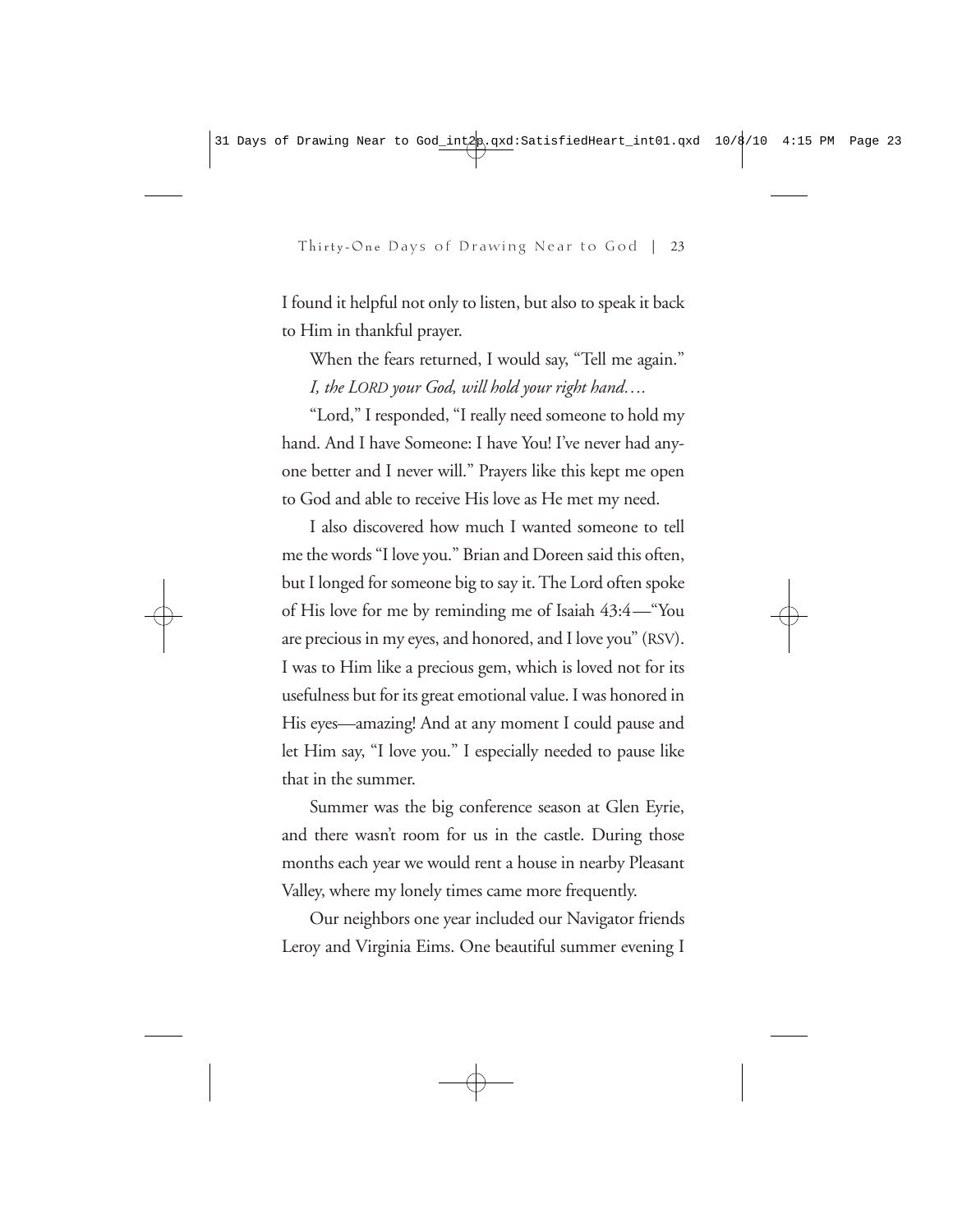looked over, saw their home, and envisioned them inside happily together. "Virginia has Leroy," I began thinking, and I was tempted to complete the thought with "but I don't have anybody." However, I'd been warned that when I saw happy couples together I would be tempted with jealousy, so I had prayed about this and decided on a way to respond. I prayed, "Lord, give Leroy and Virginia a good evening. Bless them. Bless their relationship. And I thank You that I have You. Now tell me how You feel about me."

*You are precious in My eyes, and honored, and I love you.*  "Thank You, Lord, that I still have the best love I've ever had or ever will have."

These were the years when the red notebook you'll read about in Day 2 was filling up with God's personal words to me about Himself. I had started a new page with the heading "My \_\_\_\_\_\_\_\_\_," and had begun to fill the page with verses that actually used the word "my": my Rock, my Shepherd, my Champion, my Beloved, and so forth. I had settled on Psalm 16:5 in the Moffatt translation as my favorite verse for this page: "Thou art what I obtain from life, O thou Eternal, thou thyself art my share." My joy that God was "my Share in life" increased as I added Psalm 142:5, also from Moffatt: "I have thee as my very own, in the land of the living."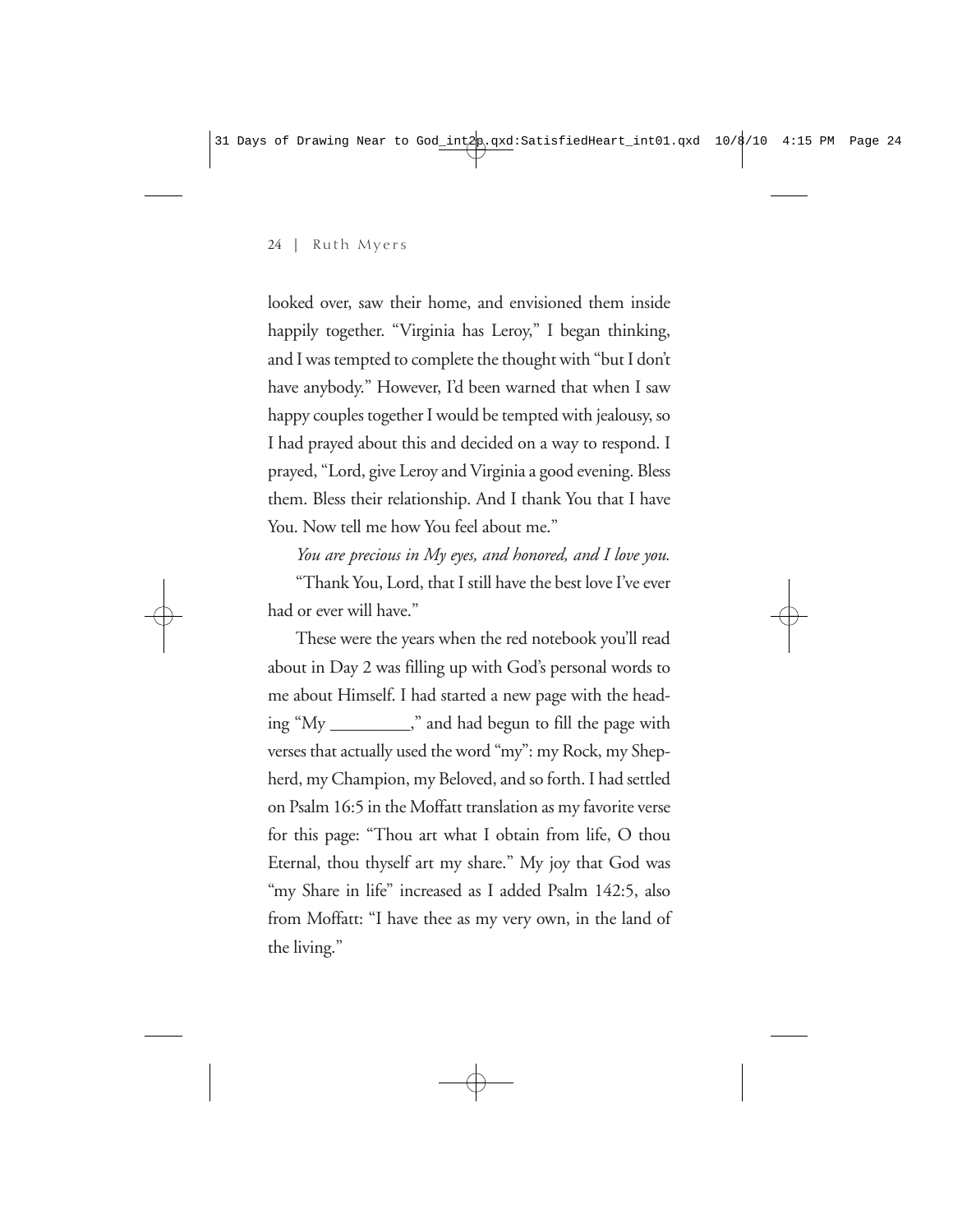One summer I found myself focusing on God as my *Father.* I had a wonderful earthly father who loved me deeply, and I had always thought it was great to have God as my Father as well. But now, in this time of deeper loneliness, it meant so much more. I especially liked Romans 8:15 where J. B. Phillips, in place of "Abba, Father," says, "Father, my Father." I'd wake up in the morning thinking, "Father, my Father!" For the first time I was really taken with this thought. I imagined crawling onto His lap as a little girl and nestling in His arms as I spoke the words, "My Father!"

One morning, the day after we had moved from Glen Eyrie for the conference season, I woke up filled with low and lonely feelings. I started my quiet time, admitting to the Lord that I really didn't feel like having one. My Bible reading for that morning was Psalm 102. I came to these words: "I am like a pelican in the desert, like an owl moping in the ruins…like a lonely bird on the roof" (verses 6–7, Moffatt). Already I felt better—the psalmist had been even bluer than I was!

The passage goes on to say that God does not change. So I could say to Him, "Lord, You're the same as You were when I lived on the Glen. You're the same as You were when I lived with Dean. You are not the least bit different." I rejoiced as He comforted my heart with His unchanging love.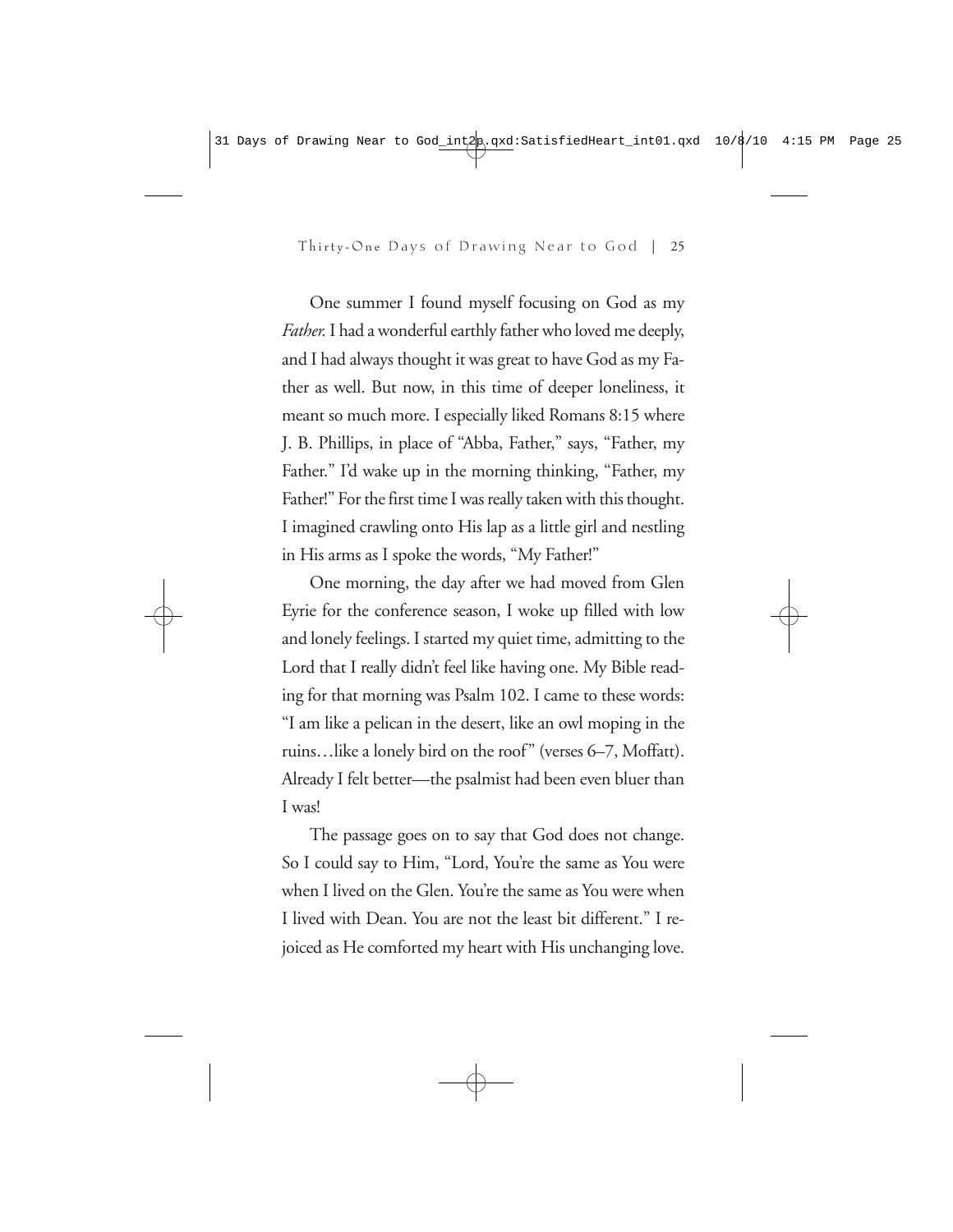### **WH O NEEDS ME ?**

Four years after Dean died, we were surprised by the opportunity to finally return to Asia for the summer, including a month's stay with Gene and Mary in Manila. After the initial excitement, my heart was flooded with fears about going so far by ourselves and with anxiety about the many things that could happen to the children. I remembered all the sickness they had experienced there before. I also recognized that we would be in Satan's territory. Then Psalm 121:8 came forcibly to mind: "The LORD shall preserve your going out and your coming in from this time forth, and even forevermore" (NKJV).

Meanwhile, before we left Colorado Springs, several things happened that made me feel that no one there really needed me. Most of this was probably only in my imagination, though I think some of my impressions were accurate.

For Brian and Doreen, the month with their Uncle Gene and Aunt Mary in the Philippines was especially a delight. Since Gene was an identical twin to their father, being with him was almost like being with Daddy again. Gene did an incredible job of giving them a good time. And what a joy it was to have the whole clan together once more!

Later we stopped in Hong Kong, one of my favorite places. While there we visited a counselor, who was offering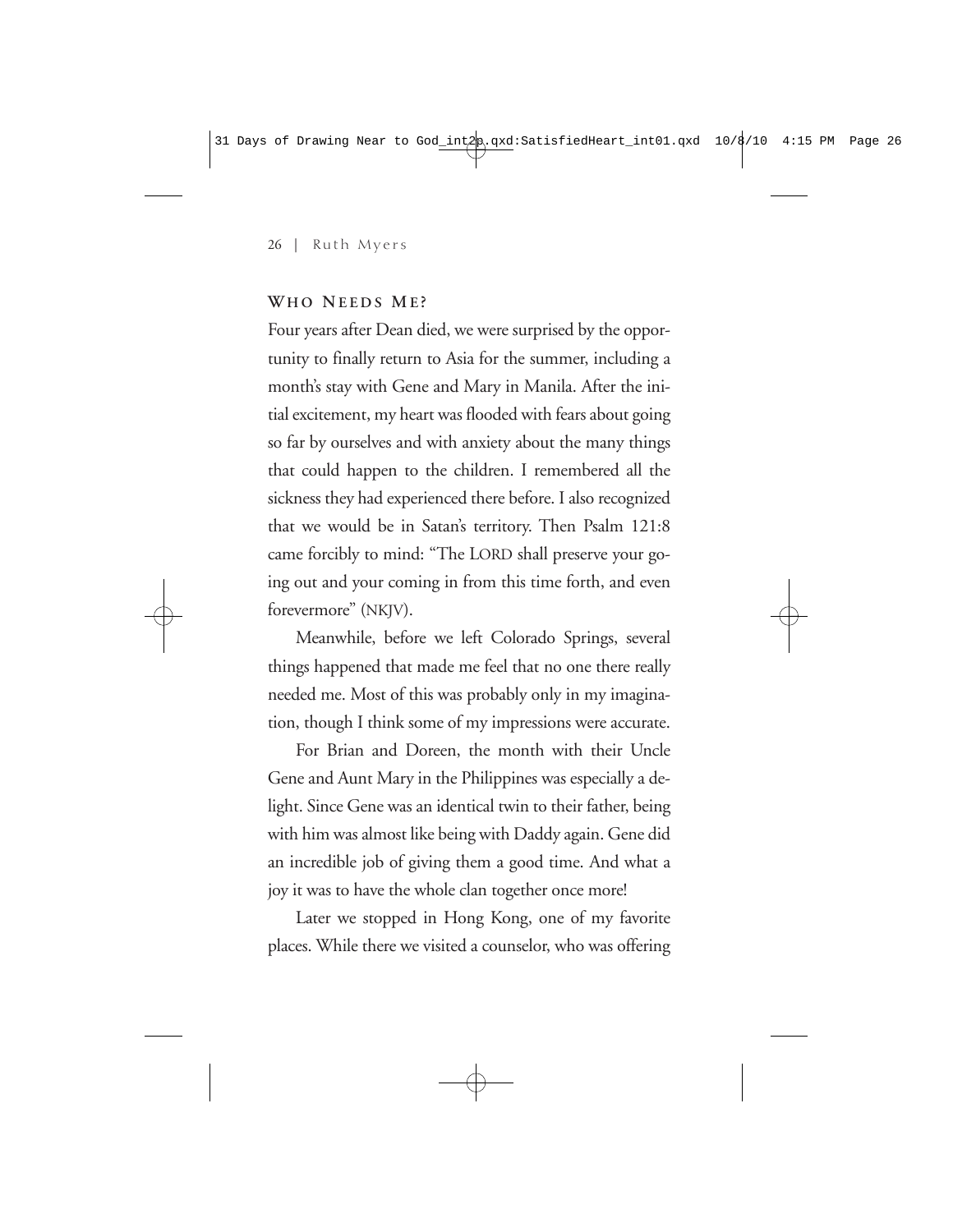his services free of charge to missionaries (and I still qualified). After Dr. Rodd had talked with each of us, he told me Brian had some thoughts and feelings I might want to find out about.

As the children and I went out to dinner that night, Brian hesitantly mentioned that there was something he should probably let me know.

"What is it, Brian?"

"Well," he answered, "I don't think I should tell you. It might make it hard for you to be a good mother."

"Oh," I said, "honey, please tell me. Mommy will understand."

Finally he came out with it: "You know…sometimes I wish you would die so I could go live with Uncle Gene."

I handled it without tears as long as I was with the children. "Honey," I told him, "I can understand that. He's a wonderful uncle. He's so much like your daddy. I understand why you feel that way."

But in bed that night I let myself have a long, hard cry: Even my kids didn't need me!

I knew this was a lie. Brian didn't mean he didn't need me. But that's the feeling I had.

The Lord lifted me from that experience to thrill me in a new way with what I mean to Him. I recognized the truth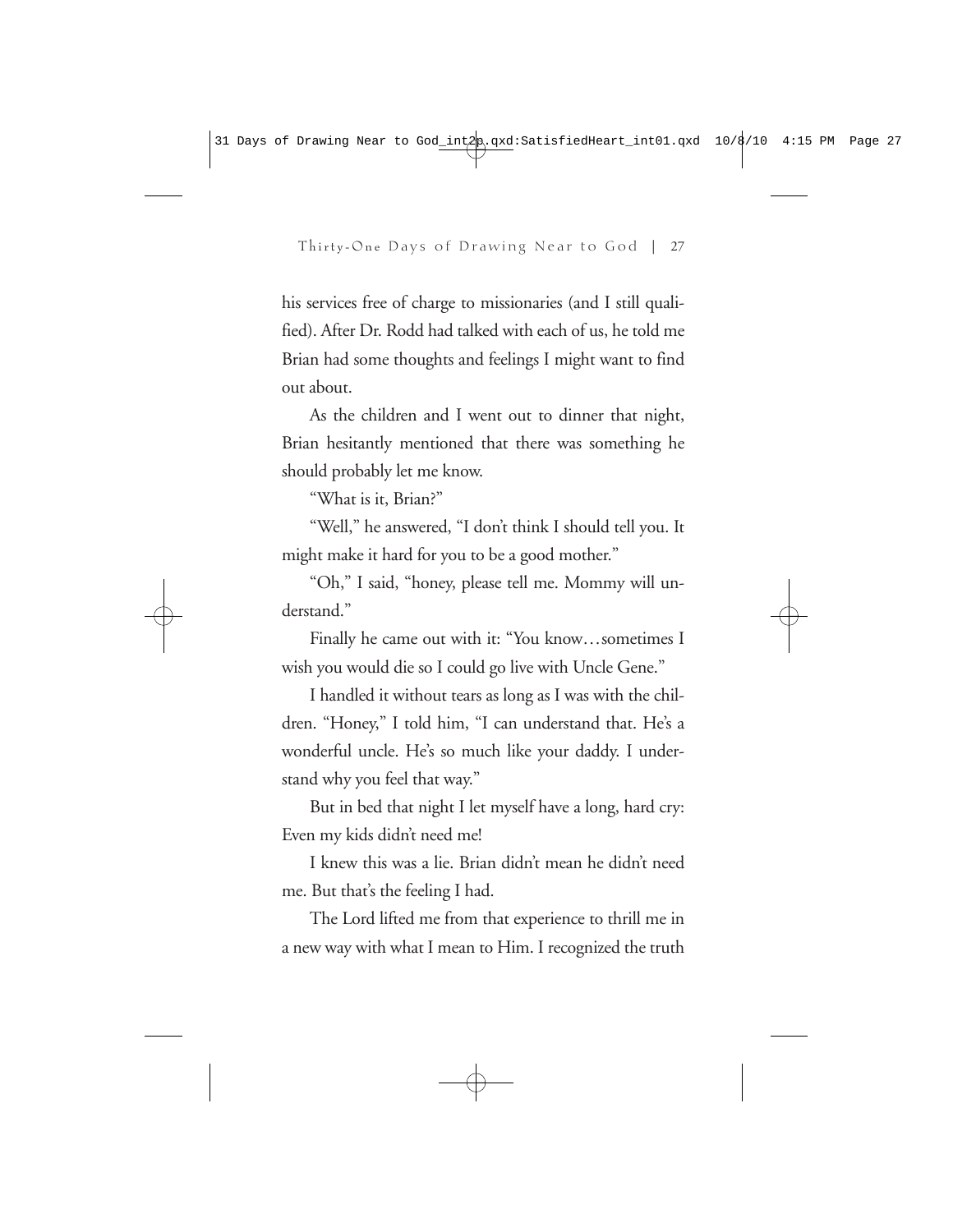that if God were to take me home any moment, He would lovingly meet the needs of those around me in other ways. The fact is, most of us are probably needed here much less than we like to think. But for all of time and all eternity, there's an exciting sense in which God does "need" you and me. In one sense He has no needs. But in another sense He has love needs. He has longings. And we as His loved ones can fulfill His deep desire for intimacy with us through our love and worship, our fellowship, our obedience. This quotation captured that truth for me: "Every soul is a vast reservoir from which God can receive eternal pleasure." Each of us can bring Him joy in ways no one else can. And that will never change.

#### **F ROM I MPOSSIBLE TO WONDERFUL**

Someone has said, "When God wants to do something wonderful, He begins with a difficulty. When He wants to do something very wonderful, He begins with an impossibility."

After another four years went by, the Lord led me to marry again. Warren Myers—who served in Asia during the same years Dean and I did—became my husband and the head of our family, warmly welcomed by our teenagers (though, of course, adjustments followed). That's the "very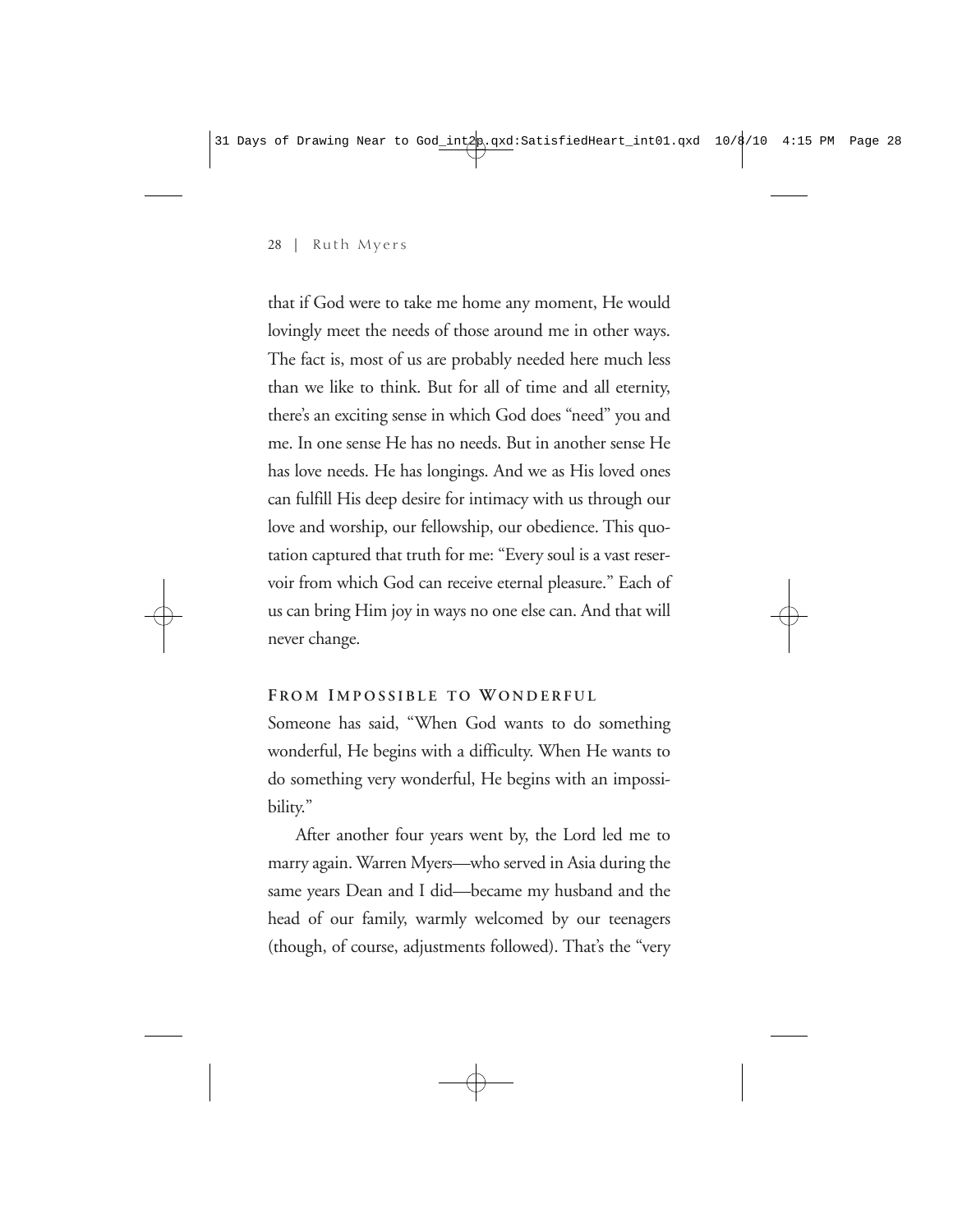wonderful" part. The "impossibility" is how Warren and I were brought together. For years I had a profound respect for his walk with God, and I greatly valued his friendship. Yet when Warren told me he felt the Lord wanted us to begin a relationship, I thoroughly disagreed.

The years went by. I'm sure it took clever strategy on the Lord's part to keep Warren unmarried, especially with lovely, godly women available and despite unrelenting encouragement from friends to find a wife. I prayed that God would lead Warren to someone else. How grateful I am the Lord disregarded those prayers. As Hannah More, a British author and playwright in the early 1800s, wrote, "Did not God sometimes withhold in mercy what we ask, we would be ruined at our own request."

Warren had been twenty-three when he yielded his life to Christ as Lord. At that time God assured him that if he left marriage in His hands, He would not let him miss the right girl or marry the wrong one. Now, twenty-three years later, God answered by working in my heart in a thorough way. He gradually transformed my respect for Warren into love, eradicated my objections, and gave me a deep desire to become his wife.

Once again I knew I dared not hold this earthly love with a clenched hand. After all, Warren was God's man, not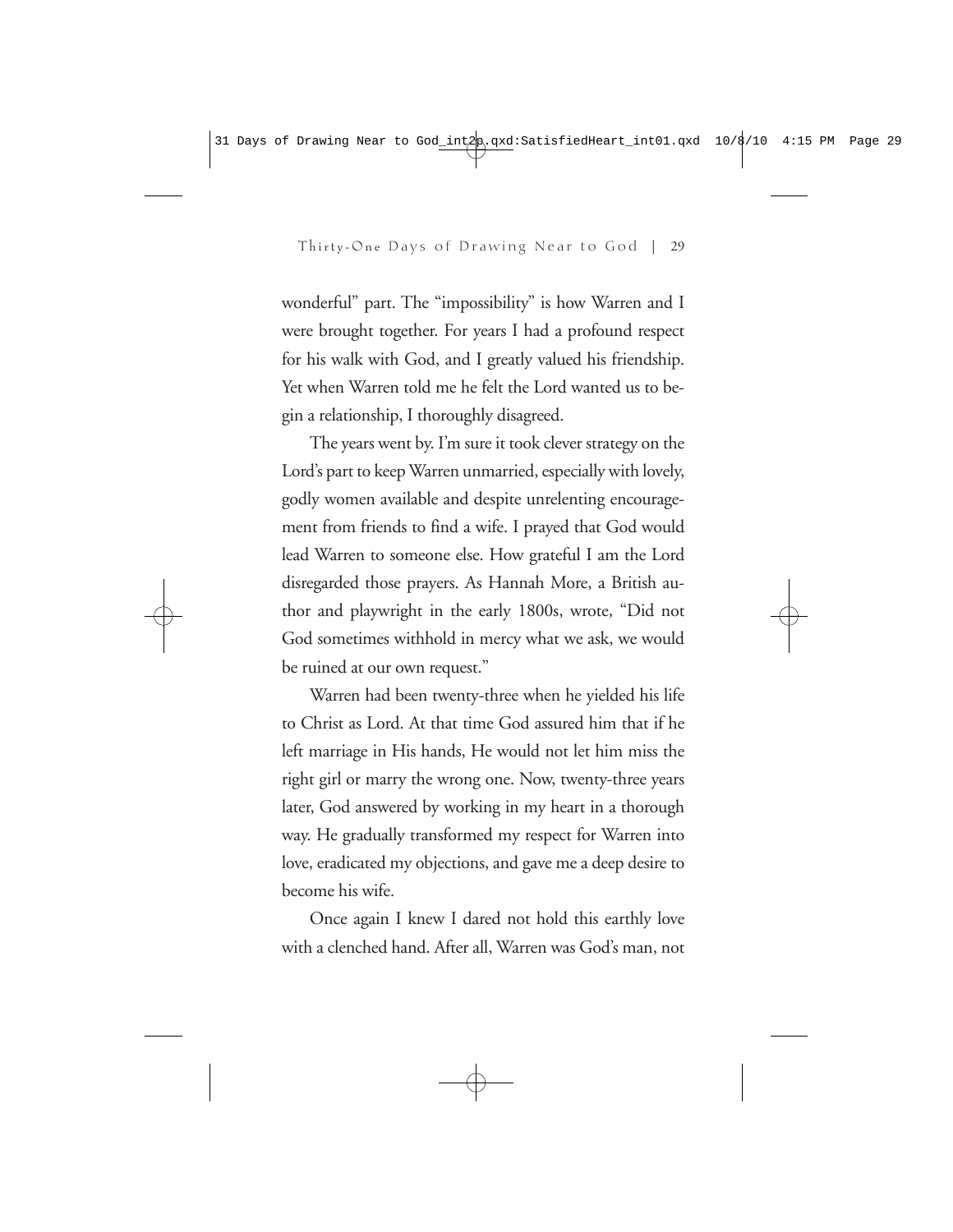mine. So even before we finalized our engagement, I promised to give Warren back to the Lord all the days of his life. I included that promise in my wedding vows.

A year and a half after Warren and I were married, we returned to Asia, where we have lived and ministered for most of our married life. For three years we had Brian and Doreen with us in Singapore, for twenty-three years they were half a world away.

Then in 1995 Warren was diagnosed with cancer fourth-stage lymphoma. In the months and years since we learned this, he has been prayed for by the elders of our church (James 5:14-16) and by many others around the world, and he has undergone careful and promising treatment. With confidence we ask for complete healing, believing this fits in with our much deeper desire and prayer, "Our Father who art in heaven, may Your name be honored, may Your kingdom come, may Your will be done." We have a quiet faith that the Lord is healing him. Yet we refuse to clench our fingers around physical healing, unwilling to let go.

I want Warren to be healed. I want him to live a long time, and I believe he will. But more than that I want God's will. He knows the good plans He has for us, plans for welfare and not for evil, to give us a future and a hope. I thank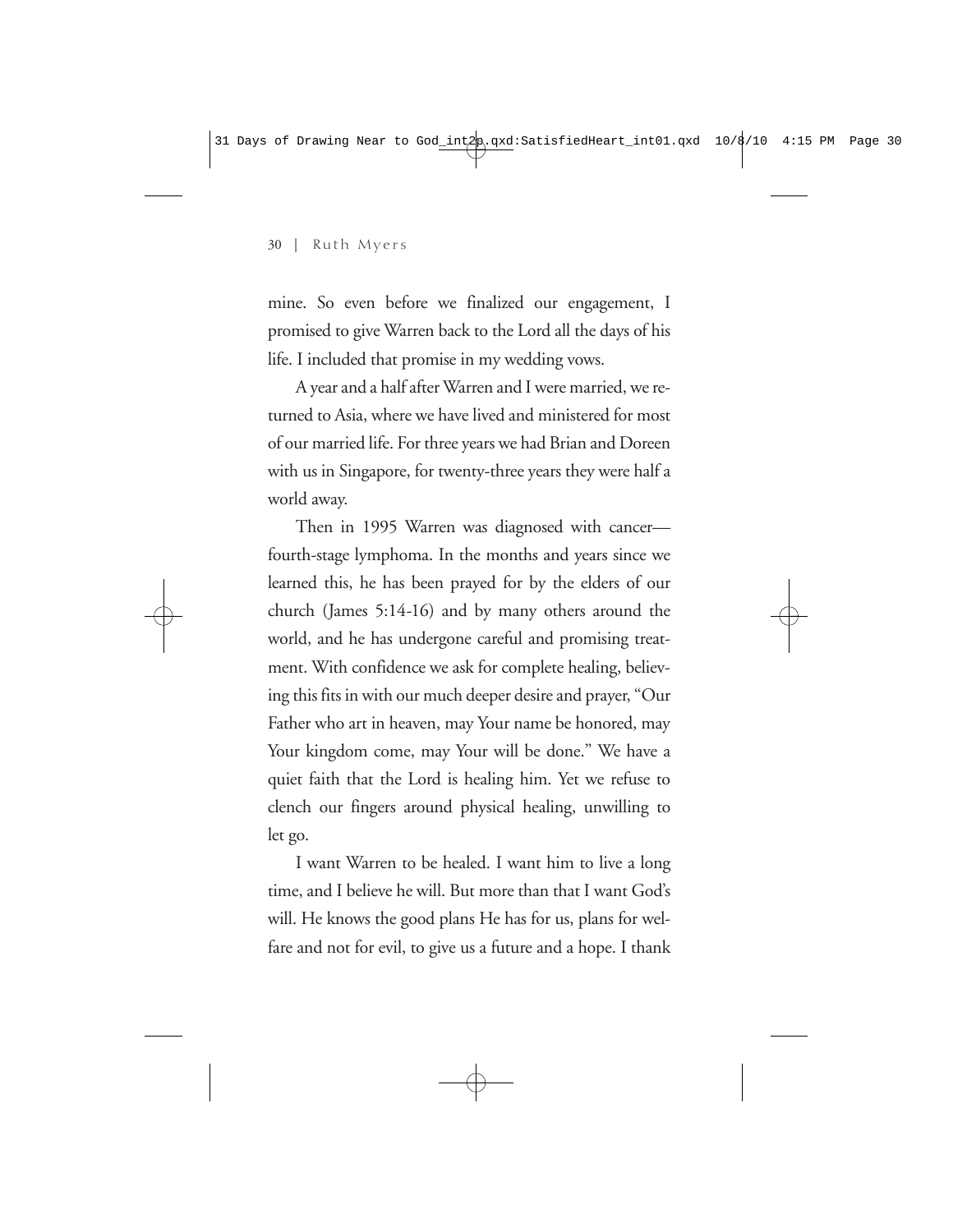the Lord for this promise, and I believe it because He's never lied to me.

**DEEP ROOTS IN THE S OIL OF H I S L OVE** In the decades of living I've outlined here, I've seen God beginning to answer for me Paul's beautiful prayer for believers in Ephesians 3:17-19 (expressed here in *The Living Bible*):

*May your roots go down deep into the soil of God's marvelous love; and may you be able to feel and understand, as all God's children should, how long, how wide, how deep, and how high his love really is; and to experience this love for yourselves, though it is so great that you will never see the end of it or fully know or understand it. And so at last you will be filled up with God himself.*

This may sound like an impossibly high goal—to be "filled up with God Himself" and to fully experience a love that's so far beyond fully knowing. But it's not too hard for God. Immediately Paul goes on to say, "Now glory be to God, who by His mighty power at work within us is able to do far more than we would ever dare to ask or even dream of—infinitely beyond our highest prayers, desires, thoughts,